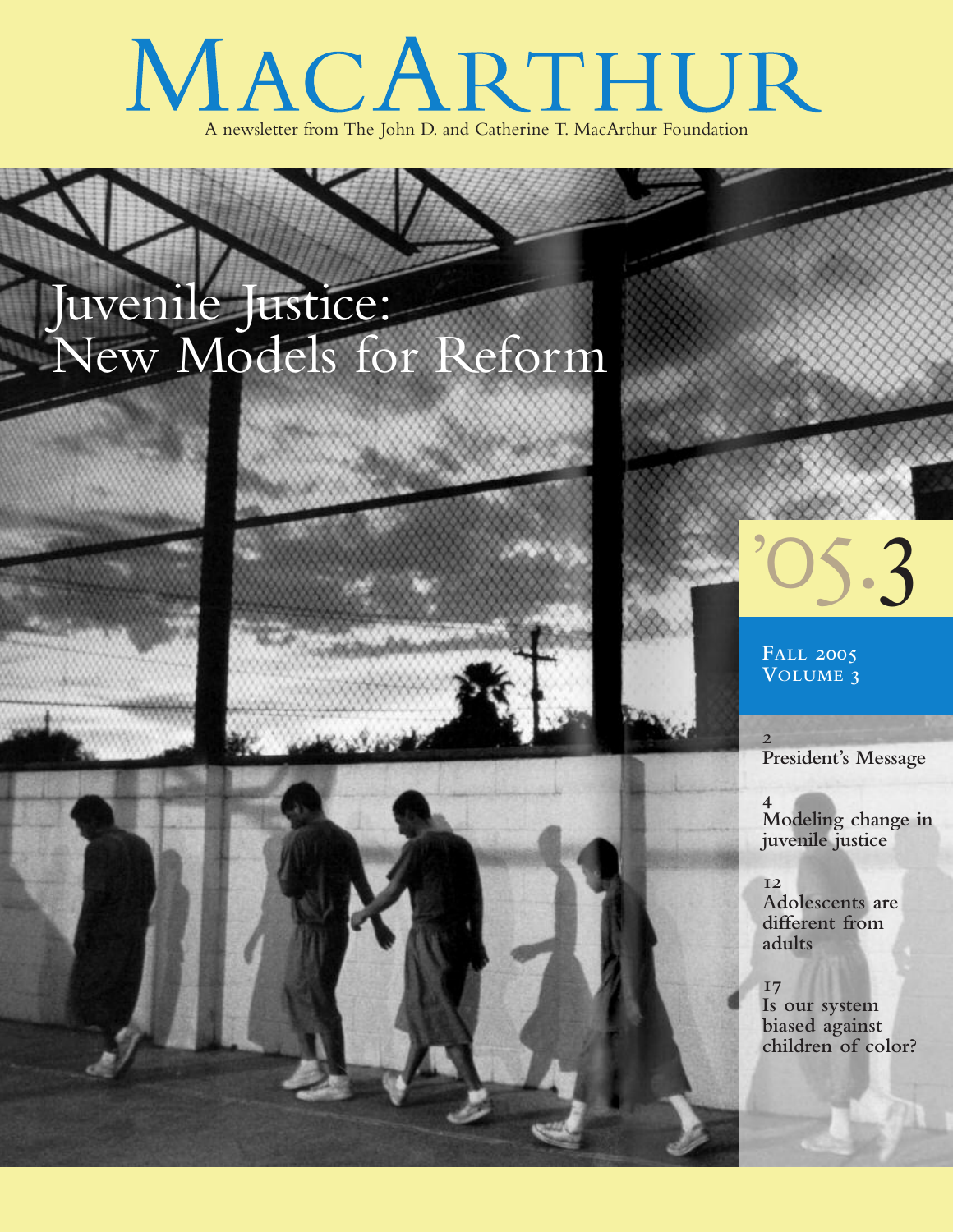### **President's Message** *A new century for juvenile justice*

The United States' juvenile justice<br>system was founded a century<br>ago with the enlightened goal<br>of providing individualized<br>treatment and services to children in trousystem was founded a century ago with the enlightened goal of providing individualized ble. But in the 1990s, the boundaries between the juvenile and criminal justice systems began to erode. All but three states passed laws designed to treat youthful offenders as criminals instead of delinquents, ignoring their immaturity and holding them accountable as adults. The results have high individual and social costs that receive little public scrutiny — more youths tried in adult criminal court, turning away from rehabilitation, harsher and more punitive sanctions, reducing the confidentiality of proceedings, and greater incarceration of adults and young people in the same facilities.

Against this background, the MacArthur Foundation entered the field of juvenile justice in 1996. Since then, the Foundation has invested nearly million in three areas: advancing the scientific knowledge base about adolescent development and criminal behavior; improving laws, policies, and practices; and supporting the development of model juvenile justice systems. Over the next five years, we will double our commitment to this work with  $$60$  million more a total investment of over \$100 million in the field of juvenile justice.

#### **Youth on trial**

The rising rate of violent juvenile crime in the 1990s called for a reexamination of the juvenile justice system — the policies and practices of courts and correctional facilities. But treating young offenders as adults has proved counterproductive and raised questions about the fundamental fairness of a criminal justice system that fails to acknowledge their immaturity. Studies conducted by the MacArthur Research Network on Juvenile Justice and Adolescent Development have confirmed that there are significant differences in the cognitive development of adolescents and adults that affect the ability to make judgments. Other findings point to the high individual and societal costs of treating juveniles as adults, including increased recidivism, reduced educational and employment prospects, and troubling racial disparities in arrest and incarceration rates.

There are encouraging signs that this research is helping lay the groundwork for significant change in the field. Earlier this year, the Supreme Court drew on these findings in Roper v. Simmons, which prohibited the death penalty for those 18 and younger. Several states have closed down youth prisons and shifted resources toward community-based programs and services. Some have passed laws to reduce the number of youth tried and sentenced as adults. And there is rising concern for the

mental health needs of young people who commit crimes.

#### **Models for Change initiative**

This newsletter describes MacArthur's Models for Change initiative, which builds upon ongoing efforts to improve policy and practice. It will help accelerate systemwide reforms that are fair, effective, and recognize the developmental differences between children and adults. The goal is to support programs in several states that can improve public safety and provide lessons across the nation.

Currently, Models for Change involves four states — Illinois, Louisiana, Pennsylvania, and Washington. Each state was selected on the basis of its commitment to key principles that experts have identified for model juvenile justice systems: individual responsibility and fundamental fairness; recognition of juvenile and individual differences; and recognition of young peoples' potential. Based on these principles, the initiative's framework lays out goals, characteristics, practices, and outcomes against which actual systems can compare themselves. In areas where they fall short or depart from the ideal, it is hoped the framework will both stimulate and give practical direction to reform efforts.

#### **Tracking five key outcomes**

Progress in each state will be documented

#### **About this newsletter**

**Each issue of the MacArthur newsletter will highlight one area of the Foundation's grantmaking. Areas selected will reflect the Foundation's overall approach to identifying and carrying out activities to address specific problems. More information about the Foundation and its grantmaking can be found online at www.macfound.org.**

**In its grantmaking, the John D. and Catherine T. MacArthur Foundation develops and follows a set of strategic, nonpartisan priorities related to a selected problem, holding itself accountable for results, over time.This requires defining problems and approaches, and continuously refining strategies as conditions and**

**opportunities change.The Foundation reaches out to individuals and organizations it perceives to be the most promising and effective, and provides support over a sufficiently long period of time.**

#### **About the Foundation**

**The MacArthur Foundation is a private, independent philanthropic institution that makes grants through four programs. The Program on Global Security and Sustainability supports organizations engaged in international issues, including peace and security, conservation and sustainable development, population and reproductive health, and human rights.To aid in this grantmaking, the Foundation**

**maintains offices in India, Mexico, Nigeria, and Russia.The Program on Human and Community Development supports organizations working primarily on national issues, including community development, regional policy, housing, public education, juvenile justice, and mental health policy. The General Program supports public interest media and the production of independent documentary films.The MacArthur Fellows Program awards five-year, unrestricted fellowships to individuals across all ages and fields who show exceptional merit and the promise of continued creative work.With assets of about \$5 billion, the Foundation makes grants totaling approximately \$200 million each year.**

**MacArthur Foundation** Juvenile Justice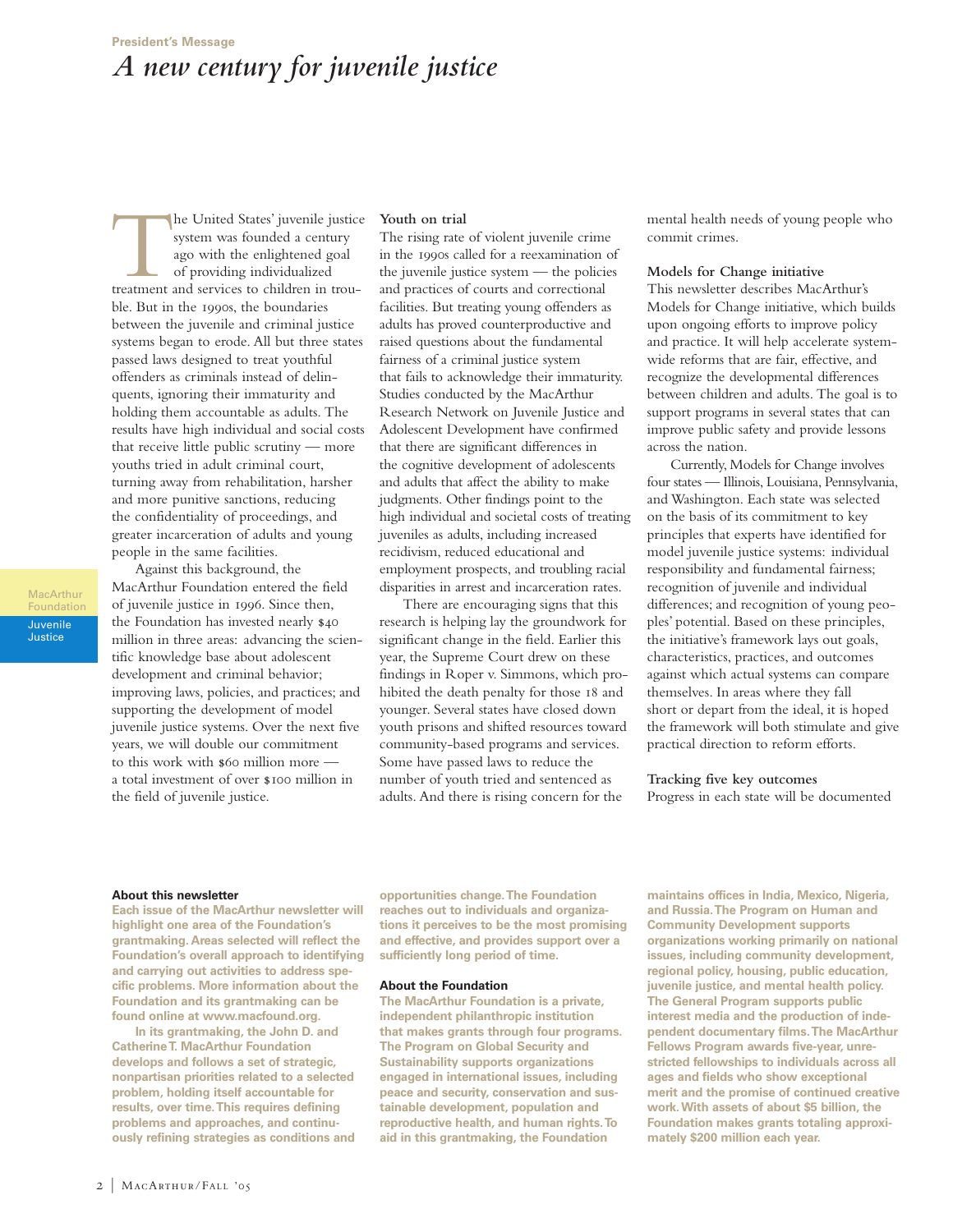in order to provide a blueprint for change in other states. Ultimately, the success of a juvenile justice system will be reflected through improvements in the individual lives of youth in contact with the system. To understand how effective each system is, we will help the states track five key outcomes.

*Fairness* — as reflected in impartial and unbiased decision making, measured by reduced racial disparities and access to qualified counsel;

*Recognition of Juvenile-Adult Differences* as demonstrated by the appropriate retention of youth in the juvenile justice system, measured by reduced transfer to adult criminal court;

*Successful Engagement* — as reflected by young people leaving the system more capable and productive than when they enter it, measured by increased participation in education, rehabilitation, and treatment services;

*Community Safety* — as demonstrated by youth who do not re-offend, measured by rates of recidivism;

*Diversion* — as reflected by an increased proportion of juvenile offenders handled as informally and as close to home as possible, measured by reduced reliance on incarceration as well as increased use of community-based alternative sanctions.

Ensuring that work in one state has an impact beyond its borders calls for two

kinds of action: efforts to document, assess, and understand the process of change, and efforts to spread the news about it. Information about Models for Change the knowledge it generates, the innovations it fosters, the results it achieves, the lessons it teaches, and the possibilities it opens will be made available to a national audience. Outreach will include publications, national conferences, workshops, organized site visits, tool kits, and the launching of a special website devoted to the initiative.

#### **Race matters**

To capture and enrich the lessons of each state, we will organize inter-state learning networks with participants from three additional states. One network will focus on an important concern that stands out across all the states we have chosen to work with: significant racial disparities in arrest and imprisonment. Studies reveal that African American and Latino youth receive harsher treatment than whites for the same offenses and are more likely to be arrested, incarcerated, and transferred to adult court. Our goal in the seven participating states is to make real progress in reducing racial disparities wherever they exist in the juvenile justice system.We believe it is possible to help America live up to its ideals of fairness and non-discrimination by focusing on these disparities and taking practical steps to eliminate them.

Investing in individuals who are in trouble or in need ultimately benefits us all. Programs that promote recovery and help integrate individuals into the mainstream make long-term financial and social sense. In Illinois, Louisiana, Pennsylvania, and Washington, the MacArthur Foundation is investing in institutions, organizations, and individuals we believe can pave the way toward a juvenile justice system that embodies its original intent — to enhance public safety while holding young offenders accountable for their actions, providing for their rehabilitation, protecting them from harm, and improving their outlook for success as responsible and productive members of society. In these pages, you will learn about some of these individuals and organizations on the front lines helping turn those high aspirations into reality.

Jonathan F. Fanton President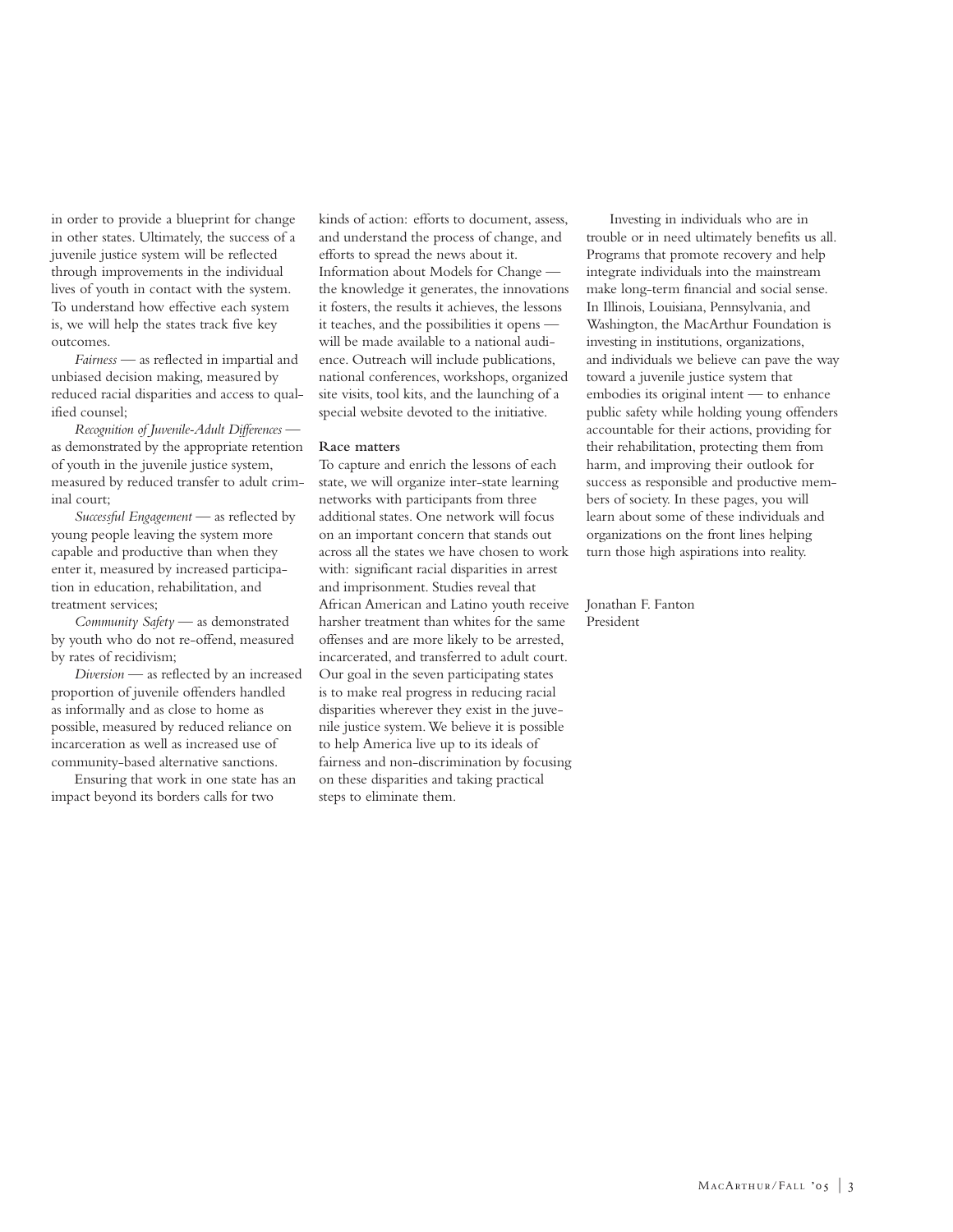# *Modeling change in juvenile justice*

In 1999, when America's juvenile justice system marked the one hundredth anniversary of its founding, there was little to celebrate. During the first decades of the 20th century, the juvenile court's humane and pragmatic a n 1999, when America's juvenile justice system marked the one hundredth anniversary of its founding, there was little  $\blacksquare$  to celebrate. During the first decades of the 20th century, lem of delinquency had spread rapidly throughout the world to become an established feature of all modern democracies. But by the end of the century, in this country, the court and its associated institutions had been under attack for decades as soft, ineffective, and out of step with current conditions.

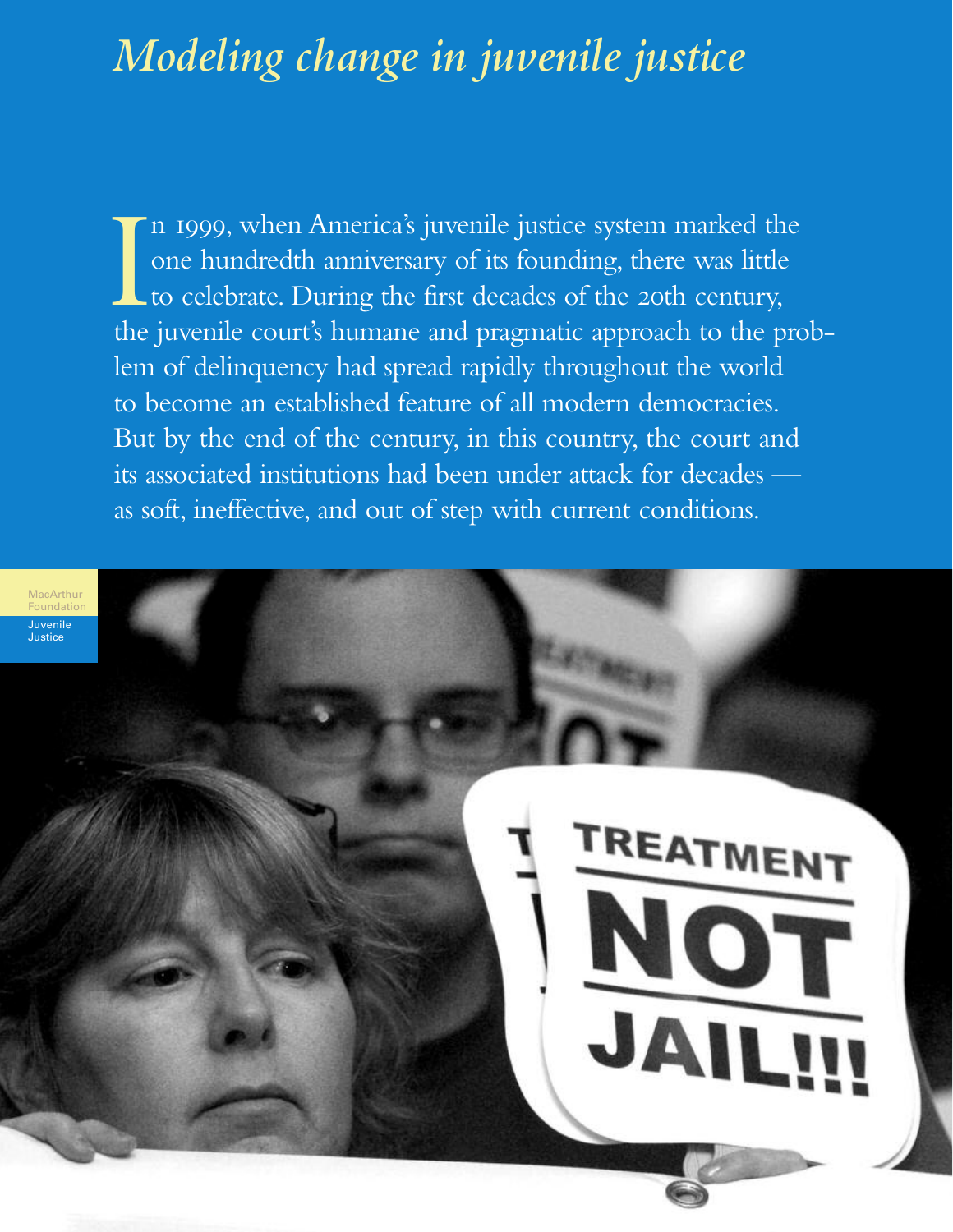

Lawmakers in virtually every state, responding to public fears of escalating juvenile crime, had dramatically curtailed the court's jurisdiction, making way for more and more youth to be transferred to the adult criminal court and correctional systems. At the same time, many seemed intent on remaking the juvenile system in the image of the adult criminal one restricting judges' traditional discretion to deal with individuals on the basis of their needs, doing away with confidentiality protections, mandating once-impermissible practices like the fingerprinting and photo-

*Developmental research, including neuroscientific studies of the adolescent brain, have improved understanding of the real differences between adults and adolescents.*

graphing of suspects, and introducing punitive new sentencing approaches. So much had changed, in fact, that the boldest critics proposed to celebrate the centenary of the juvenile justice system by abolishing it some because they preferred the criminal justice system; others because they could no longer see much difference.

In recent years, however, there have been signs of a swing the other way. The steady ebbing of serious juvenile crime has probably been a factor. Research on the actual effects of get-tough remedies, particularly on recidivism, show minimal impact, and some state legislators now seem willing to acknowledge that their responses to the supposed "emergency" of the 1990s when public fear of youth crime hit an alltime high — may have been misconceived. At the same time, developmental research, including neuroscientific studies of the adolescent brain, have improved understanding of the real differences between adults and adolescents. The MacArthur Research Network on Adolescent Development and Juvenile Justice, founded in 1997 to provide a developmental perspective to dealing with

young offenders, designed a research agenda to look at adolescents' competence, culpability, and potential for rehabilitation (see Network story, page 12). Network researchers have found that adolescents, by virtue of their immaturity, are in fact developmentally different from adults — they are, for example, more prone to take risks, more susceptible to peer pressure, and unable to foresee the consequences of their actions. And this, researchers say, should mean young offenders are treated differently than adults who commit crimes.

These findings represent an opportunity to regenerate juvenile justice in America. But taking advantage of it will be a challenge. For one thing, the juvenile justice "system" is an extraordinarily fragmented one. Laws, procedures, practices, organizational structures, funding mechanisms everything from basic aims to basic terminology — can differ radically from state to state, and even from county to county. So juvenile justice change, when it comes, tends to be localized, and piecemeal.

In this atmosphere, where there is *(continued on next page)*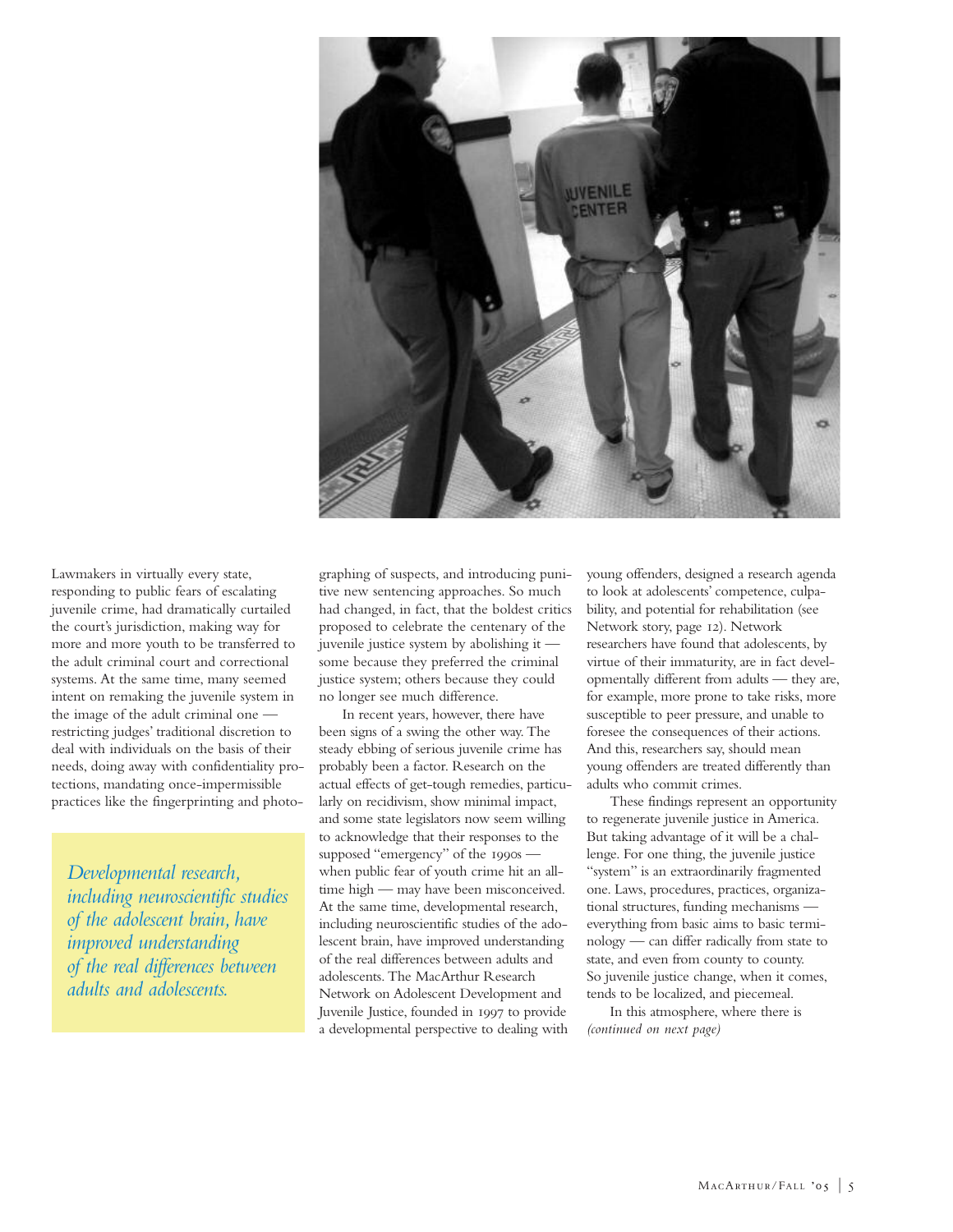**Juvenile arrest rates for violent crime index offenses, 1980-2001**

Arrests per 100,000 juveniles ages 10-17



**900 900 800 800 700 700 600 600 500 500 400 400 300 300 200 200 100 100 Under 18 18 - 24 25 - 29 Under 18 18 - 24 25 - 29** 1980 1994 **30 - 49 50 - 64 0**  $| 2000$ **30 - 49 50 - 64**

**Violent crime index arrests** Per 100,000 population

The juvenile violent crime index arrest rate in 2001 was at its lowest level since  $1983 - 44\%$ below the peak year of 1994. All of the growth in the juvenile violent crime index arrest rate that began in the latter part of the 1980s was erased by 2001.

#### In 2000, the violent crime arrest rate for juveniles was nearly as low as it had been in 1980.

**MacArthur Foundation** Juvenile Justice

#### *(continued from previous page)*

momentum for real change, the MacArthur Foundation has launched a new initiative -Models for Change — designed to develop successful and replicable models of juvenile justice system reform. It seeks both to set a broad, unifying agenda for change to help accelerate change in several states toward more effective, fair, and developmentally sound approaches to juvenile justice — and to ensure that change spreads and reform momentum builds. Commitments that will reach \$60 million by 2009 have been made for reform work in four bellwether states — Pennsylvania, Illinois, Louisiana, and Washington. The idea, wherever the initiative reaches, will be to stimulate and channel what would otherwise be scattered, local improvements into something bigger: a variety of model juvenile justice systems and system components for states and counties across the country to learn from and emulate.

#### **A framework of values**

Models for Change grew out of years of MacArthur grantmaking in the field of juvenile justice, most of it focused on expanding knowledge about adolescent development and advocating for public policies that reflect that knowledge. Beginning in 2002, the Foundation asked a group of national experts, including a number of nationally prominent research, training, and advocacy organizations in the juvenile justice field, to help design a framework of a hypothetical "model juvenile justice system": that is, a consistent set of goals, characteristics, practices, and specific outcomes that follow from certain broadly accepted core values relating to youth. The resulting framework — which is based on principles like fundamental fairness; individual, community and system accountability; and recognition of juveniles' individuality and potential provided the general direction in which the Models for Change initiative would seek to channel reform. From there, it was a matter of identifying states interested in working with the project to accelerate positive change on key issues of reform in each state.

Pennsylvania was the first state selected

for participation in the initiative. According to Robert Schwartz, executive director of the Juvenile Law Center in Philadelphia, the Foundation-funded organization leading the Models for Change team there, Pennsylvania's selection was a recognition of its potential as a model for the nation, as well as a ratification of many of the reform priorities of its juvenile justice leadership. "The fact that the Foundation, with its reputation, has said to Pennsylvania, 'We want to help you do what you would like to do, but even better,' has meant a lot to people in the state," he says.

*"The fact that the Foundation, with its reputation, has said to Pennsylvania,'We want to help you do what you would like to do, but even better,' has meant a lot to people in the state."*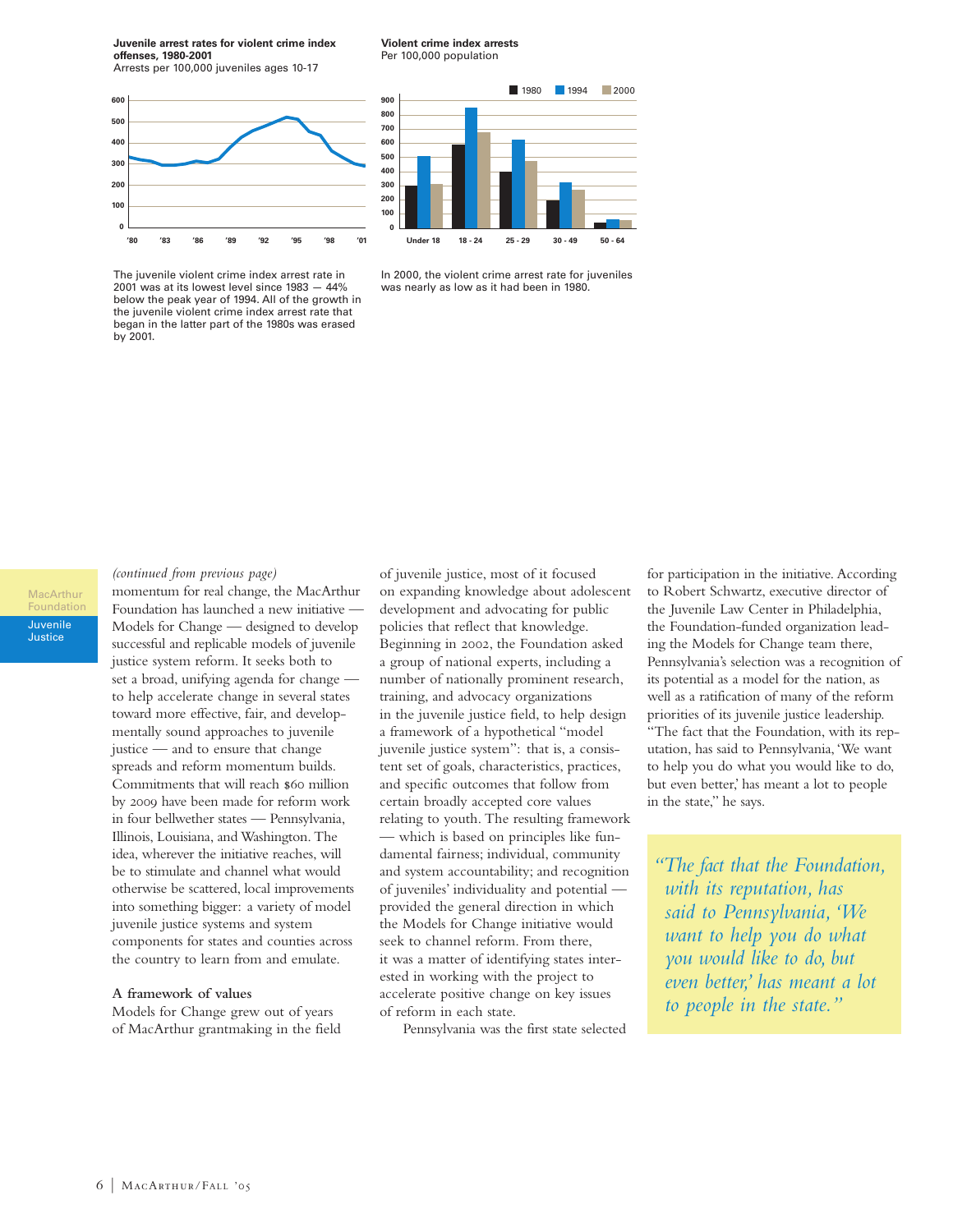

Through  $2006$ , more than  $$3$  million will be channeled into three targeted areas of improvement in Pennsylvania, chosen in consultation with the state's leadership, and calculated to be good leverage points for effecting change through the system as a whole. For example, the continuum of aftercare services and supports for juveniles returning to their homes, schools, and communities from residential institutions a disastrously weak point in most state systems — is getting a long-term, top-tobottom overhaul in Pennsylvania. Models for Change will assist directly with funding for such things as statewide implementation, monitoring, and interagency coordination, as well as indirectly through the work of its grant-supported partners, who will help with planning, communications, training of probation officers, juvenile defenders, and others in such areas as needs assessment and school reintegration, and various kinds of technical assistance and support for pilot experiments at the county level. What counts, Schwartz says, is not so much the dollar cost of all this help but the stimulus

it provides. "MacArthur funds are like a magnet, and all the little filings of funds that have been scattered across the table suddenly are drawn to the magnet," he says. "Counties are putting in some of their dollars, the state is putting in money, and scores of people have organized around the effort."

Similarly ambitious reform efforts, focused on the coordination of mental health services for court-involved juveniles and on better monitoring and tracking of disparities in the treatment of minorities in the juvenile justice system, and ultimately working to reduce them, are also being supported by the project.

#### **Different states, different challenges**

In Illinois, both the targeted change priorities and the overall strategies are different. "Reform is local," says Diane Geraghty, who directs the Ciritas Childlaw Center at Loyola University in Chicago, which is handling the coordination of the Illinois Models for Change efforts. The project there is tackling different kinds of challenges — for example, how do you

"right-size" a juvenile court's jurisdiction, when state law sets no minimum delinquency age at all, and a maximum age of just 16? How do you grow and encourage community-based alternatives to incarceration, where the fiscal incentives all go the other way? How do you reduce minority over-representation in detention centers and youth correctional institutions without mechanisms in place for collecting the data needed to understand the problem?

The work has already borne fruit, with the passage of historic transfer reform legislation that makes Illinois the first state in the nation to take a significant step back from the policy of trying juveniles as adults. Pushed through the state legislature with the help of research and advocacy from Models for Change grantees and signed by Governor Rod Blagojevich in August, the new law abolishes the automatic transfer of 15- and -year-olds accused of drug offenses a practice that had resulted in hundreds of youth, most of them low-level offenders and virtually all of them *(continued on next page)*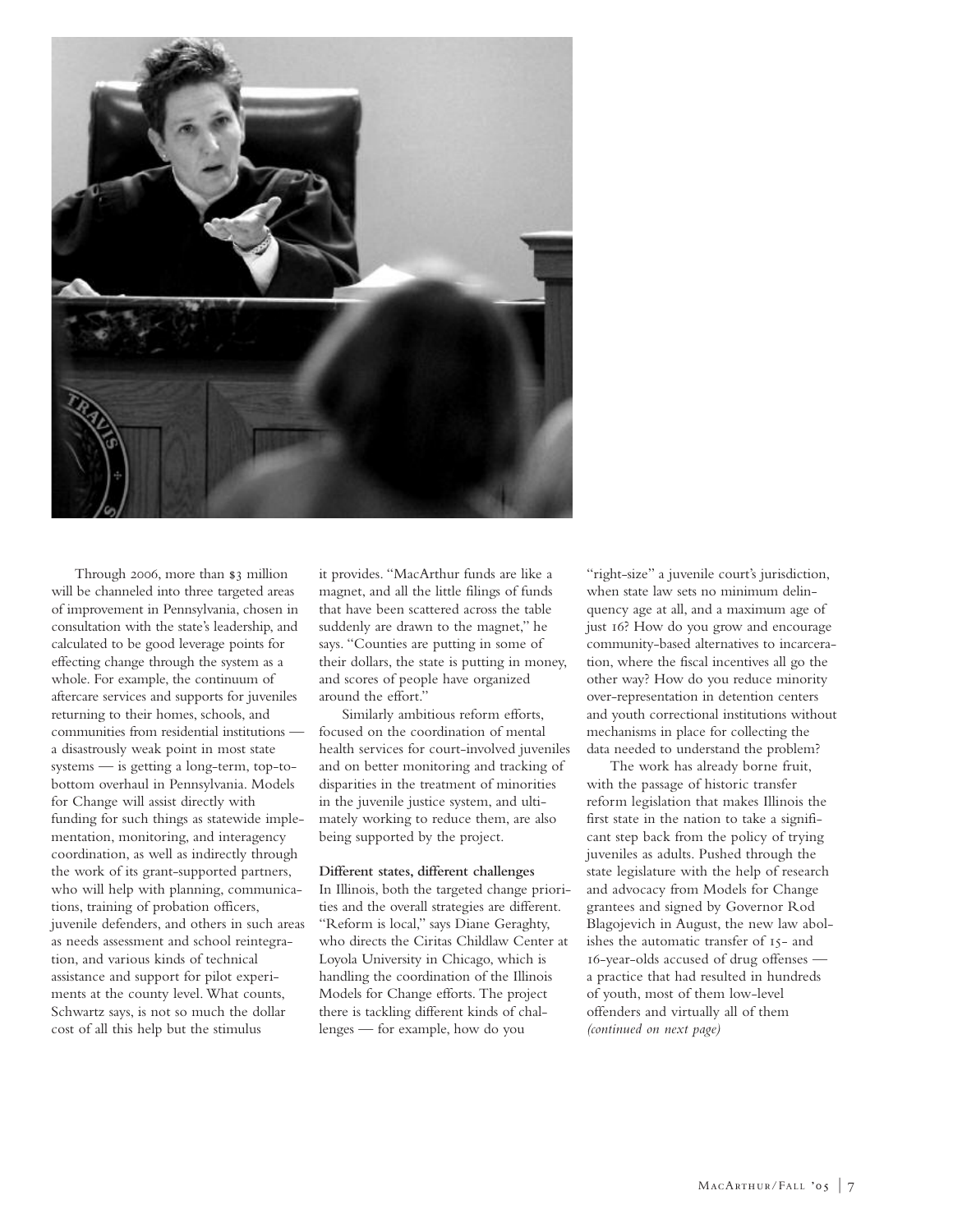

#### **MacArthur** Foundation Juvenile Justice

#### *(continued from previous page)*

minorities, moving into the adult criminal system. From now on, transfer in Illinois drug cases will occur only after a juvenile court judges makes an individualized assessment of whether a youth should be tried in juvenile or adult court.

Other reforms that are now on the table in Illinois, thanks to the public education and advocacy work of Models for Change grantees, include the establishment of a whole new, non-punitive system for the handling of very young children accused of crime; the expansion of juvenile court jurisdiction to cover 17-year-olds; and the separation of the state's juvenile corrections division from the adult corrections agency in which it is currently housed.

"There isn't going to be a cookie-cutter way of change in every state," Geraghty points out. "And the learning process here is to try to identify some of the common denominators that make things work across jurisdictions, where there really are these different dynamics in place. And that can be translated into knowledge as this effort moves into other states."

#### **Measuring system vital signs**

The long-term job of translating the knowledge generated by the Models for Change project — determining the impact of reform efforts, distilling lessons learned, and disseminating them to the field at large — belongs to the National Center for Juvenile Justice in Pittsburgh. "It's basically documenting the process of change," explains NCJJ senior executive director Hunter Hurst.

Hurst explained that efforts in targeted states will not yield models of system change that are replicable elsewhere unless they are thoroughly studied and explained to the field. More basically, he said, someone must do the tracking and assessment needed to determine where "successful system change" has occurred in the first place. For this purpose, NCJJ will not only measure change at the targeted points — aftercare, mental health services coordination, etc. It will also attempt to track and measure change radiating from those points through the system.

NCJJ is attempting to assess and quantify overall system change in the targeted states by taking what it calls "vital sign"

measures, beginning with baseline measurements in Pennsylvania and Illinois. Just as doctors get the big picture by measuring and monitoring just a few key things pulse, temperature, blood pressure — NCJJ will periodically monitor, in the states where the Models for Change initiative works, five broad indicators of juvenile justice system functioning and alignment with core values: measures of basic racial fairness, transfer, diversion, social engagement, and recidivism following juvenile court intervention. It is hoped that a standardized index of these vital signs will one day provide practitioners, policymakers and the public with an effective method for assessing juvenile justice system strengths and weaknesses, and a tool for isolating trends, facilitating comparisons, and targeting resources.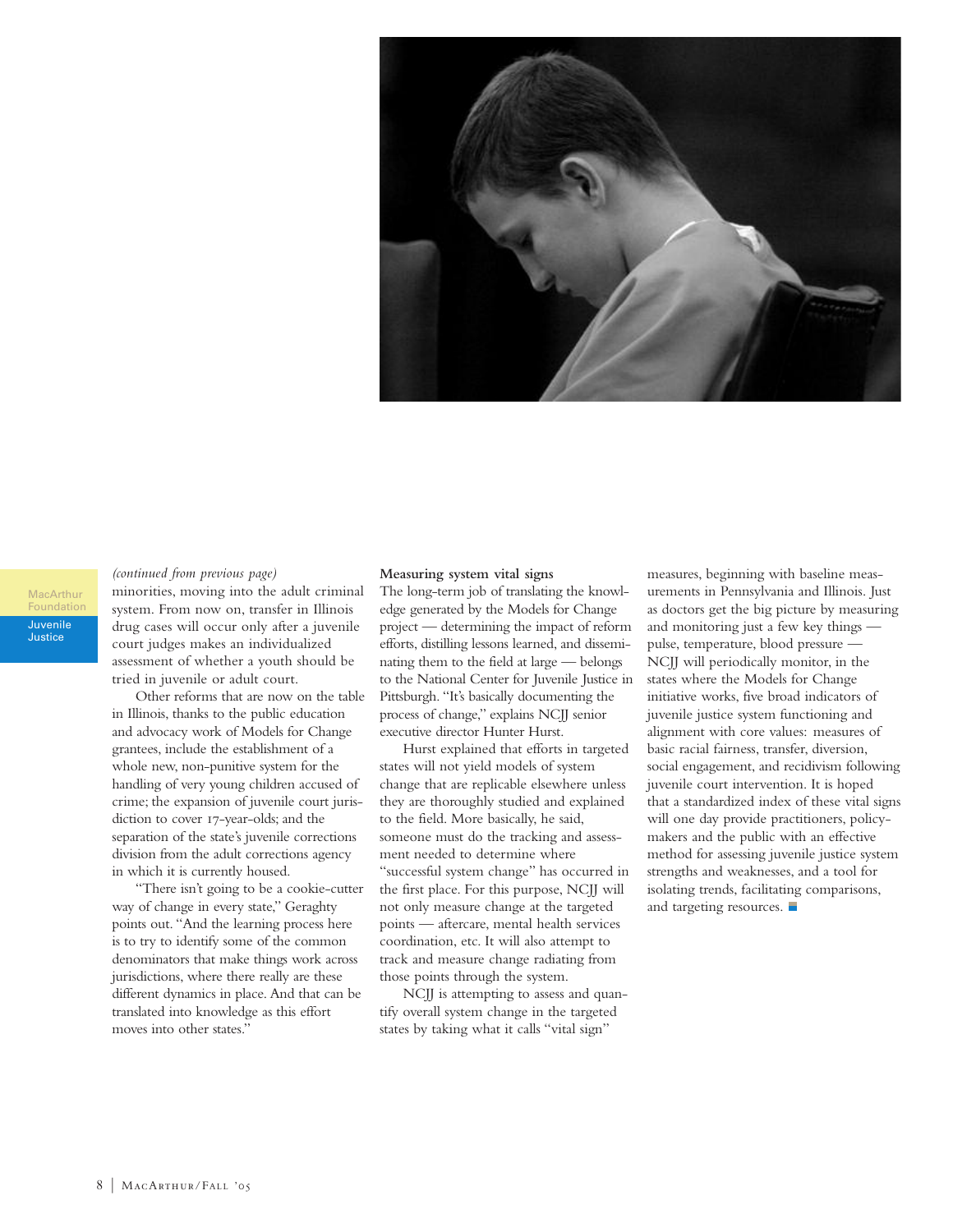hould this 15-year-old be sent to the department of corrections? Did this 12-year-old knowingly waive his Miranda rights? Should this child be returned to her mother? These are some of hould this 15-year-old be sent to the department of corrections? Did this -year-old knowingly waive his Miranda rights? Should this child be the life-altering decisions that judges in Cook County's massive Juvenile Court, the oldest and largest such court in the country, must make every day about the young people who stand before them. Often, the decisions are complicated by the fact that many children in the juvenile courts face mental health or substance abuse problems. In cases when the court needs timely, impartial, high-quality information on a child's mental health, it turns to the Cook County Juvenile Court Clinic.

The clinic conducts individualized psychological evaluations and provides detailed reports on children, youth, and parents to judges, probation officers, lawyers, and others in 28 courtrooms in Cook County. Since 1999, it has transformed the court's process of acquiring mental health evidence from one that was plagued with long delays and poor quality to one that is a model for courts nationwide.

"The courts really value our reports," says clinic director Julie Biehl, who leads a staff of 30 mental health professionals and lawyers. "Judges tell us our reports help them understand the mental health issues, but even more so, help them know the kids better. Even though the child is right in front of them in the courtroom, our work brings the kids alive in a deeper and more detailed manner. We point out not only the challenges the child and the family face, but also the strengths. That's very important, because without identifying the strength of the child and family, how do you move forward?"

#### **Rethinking the system**

Until the mid- '90s, reliable information about a child's mental state was provided erratically, if at all. Delays were a particular concern — a judge's request for an evaluation of a child could take weeks or even months to fulfill. The human cost of the wait was high, as the child was in a foster

home or in Cook County's Juvenile Detention Center, separated from family and not receiving services he or she may have urgently needed. Reports were often based on standardized psychological tests rather than on in-depth individualized interviews. Judges, probation officers, states' attorneys, public defenders, and others often did not have what they needed to make informed legal decisions or to determine what kind of community-based psychological services or other interventions the child and family needed.

In 1995, at the request of the Chief Justice of the Circuit Court of Cook County, the court's system of acquiring clinical information (mental health information) underwent a three-year evaluation that involved extensive interviewing with stakeholders, direct observation in the courtroom, and review of other mental health delivery systems. The study and the subsequent redesign and restructuring of the clinic were funded by the MacArthur Foundation in partnership with the University of Chicago and Northwestern University.

One of the major achievements of the clinic is to significantly reduce the time between when the court orders and receives the evaluation."Every day in the life of these young people is a long time," says Biehl. "Any amount of time we can cut off of the delay improves the permanency of their lives and gets kids to the appropriate services more quickly."

#### **A dramatic improvement**

With new standards and procedures in place for the clinic, the quality of assessments has improved significantly. One of the clinic's chief innovations, Biehl says, is the creation of the position of clinical coordinator, a mental health professional who serves in the courtroom as a facilitator to guide judges, lawyers, and other court personnel regarding mental health issues. The coordinator separates requests that are primarily service related — referring children and families to community-based providers of mental health and family services — from

those that require a forensic evaluation, which the court will use to make a legal decision. She then makes sure the right requests get to the appropriate provider as quickly as possible.

The clinic also provides education and training for judges, lawyers, hearing officers, probation officers, and caseworkers, as well as postdoctoral fellows in forensic psychology and graduate students in social work, law, and forensic psychology. It also continually gathers information about specific mental health services and makes it available to the court. Recently, the clinic created an electronic catalogue of hundreds of community mental health providers, making it possible to direct families to appropriate resources.

The impact of the clinic extends well beyond Cook County. Staff have responded to numerous requests for technical assistance in several jurisdictions around the country and have presented the clinic's model for reform at national conferences.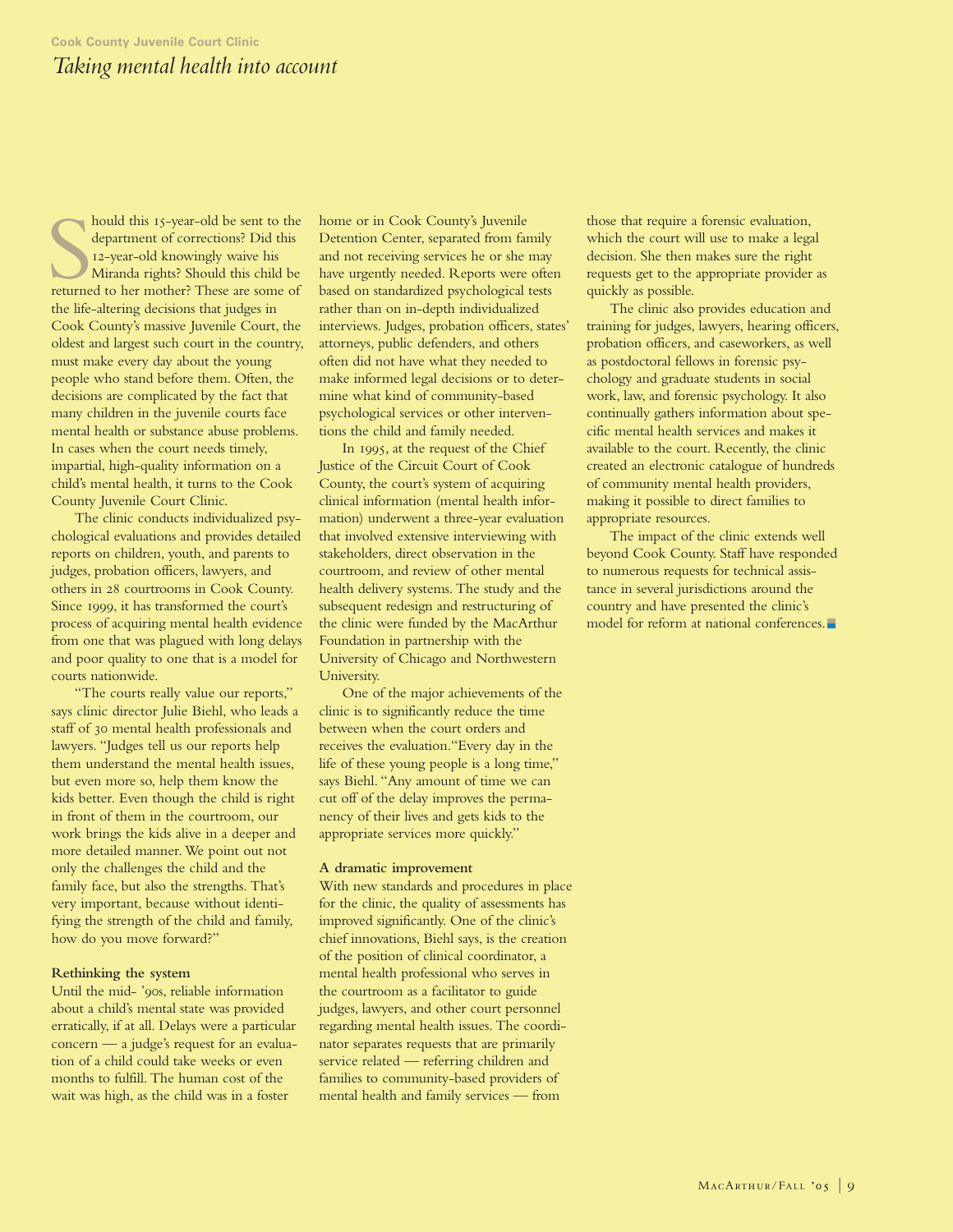Ithough the nation refers to its<br>juvenile justice "system," there<br>in fact, no single system —<br>each state has its own way of<br>responding to young people in trouble juvenile justice "system," there is, in fact, no single system each state has its own way of with the law. For its Models for Change initiative, the Foundation chose four "bellwether" states that have very different histories and cultures, population demographics, economic resources, political landscapes, and types of challenges. In particular, they diverge in terms of how far along they are on the spectrum of juvenile justice reform — from the ground floor to the most advanced. By examining change in states that are at different starting points for juvenile justice reform, Models for Change aims to broaden understanding of success in different regions, making it easier to generalize the lessons learned and replicate progress nationwide.

#### **Pennsylvania**

Among the four states, Pennsylvania the first state selected to participate in the program where work has been under way for more than a year — is the most clearly poised to become an exemplary juvenile justice system. It has a relatively low number of youths incarcerated compared to other states and a longstanding commitment to reform. In 1959, Pennsylvania established the Juvenile Court Judges Commission, an organization of all juvenile judges in the state, to assure best practices and standards. The commission, which has considerable authority statewide, focuses attention on juvenile justice issues, helps gain consensus on best practices, and provides leverage for implementing reforms. It is the only such organization in the country.

In the late 1970s, Pennsylvania passed legislation to bring child welfare and juvenile justice policy and practice together into one agency, the Department of Public Welfare — a move that acknowledges that children who suffer from maltreatment or live in foster care are often the same children in the juvenile justice system. The state also established a funding mechanism that gives counties flexibility in meeting

juveniles' needs but that does so in a way that encourages good juvenile justice practice. For example, the state will fund a larger portion of the cost of providing young offenders with community-based services than it will if they are sent to correctional facilities.

#### **Illinois**

Illinois — the second Models for Change state selected in early  $2004 - i$ s about midpoint on the juvenile justice spectrum. Although it was the first state in the nation to have a juvenile justice system, its commitment to reform has waxed and waned over the years. Recently, the environment for reform has become much more favorable. For example, Illinois is the only state in the nation that has rolled back "automatic transfer" (the policy of trying young people who have committed certain crimes in adult courts) for drug offenses, returning more discretion to judges in making this decision. Efforts are now under way in Illinois to move juvenile corrections out from under the auspices of the adult corrections system.

Illinois has recently become a national model for juvenile detention reform, with delegations from around the country seeking counsel on how to reduce the population of young people in detention and to use community-based alternatives such as night reporting centers and electronic monitoring. The state recently passed legislation to develop a pilot program to create financial incentives for counties in Illinois to provide young people with services in the community rather than to send them to correctional facilities.

#### **Louisiana**

Louisiana — selected in June  $2005$  has a different history and starting point. In 1996, the state experienced a crisis when the U.S. Department of Justice found numerous civil rights violations in Louisiana correctional facilities. The state seized a time of increased government and public attention as an opportunity to address juvenile justice issues from top

to bottom. Under Governor Kathleen Blanco's leadership, the state created the Juvenile Justice Reform Implementation Commission, which has a mandate to lead the juvenile justice reform agenda. A second bill pushed the reform effort down to the parish level by establishing mechanisms in each of Louisiana's judicial districts to coordinate treatment and services in the community that provide alternatives to incarceration. (As this publication went to press, state officials had made it clear that — although lives have changed dramatically following Hurricane Katrina the state remains committed to Models for Change and intends to stay the course.)

#### **Washington State**

In many ways, Washington — selected in October  $2005$  — already fits the profile of a model state for juvenile justice. It has a long history of using research to inform policymaking regarding juvenile justice, and many best practices already are in place. In 1997, Governor Christine Gregoire (at the time she was State Attorney General) was instrumental in creating the Community Justice Accountability Act, which was designed to reduce juvenile crime by funding researchbased interventions for youth and families. This legislation has become the cornerstone for a variety of effective reforms. The state also has made significant progress in integrating juvenile justice programs with child welfare and mental health services and in improving child and youth information management systems across multiple agencies. Washington is now positioned to tackle more ambitious and challenging juvenile justice reforms and to disseminate model practices more evenly throughout the state.

**MacArthur** Foundation Juvenile Justice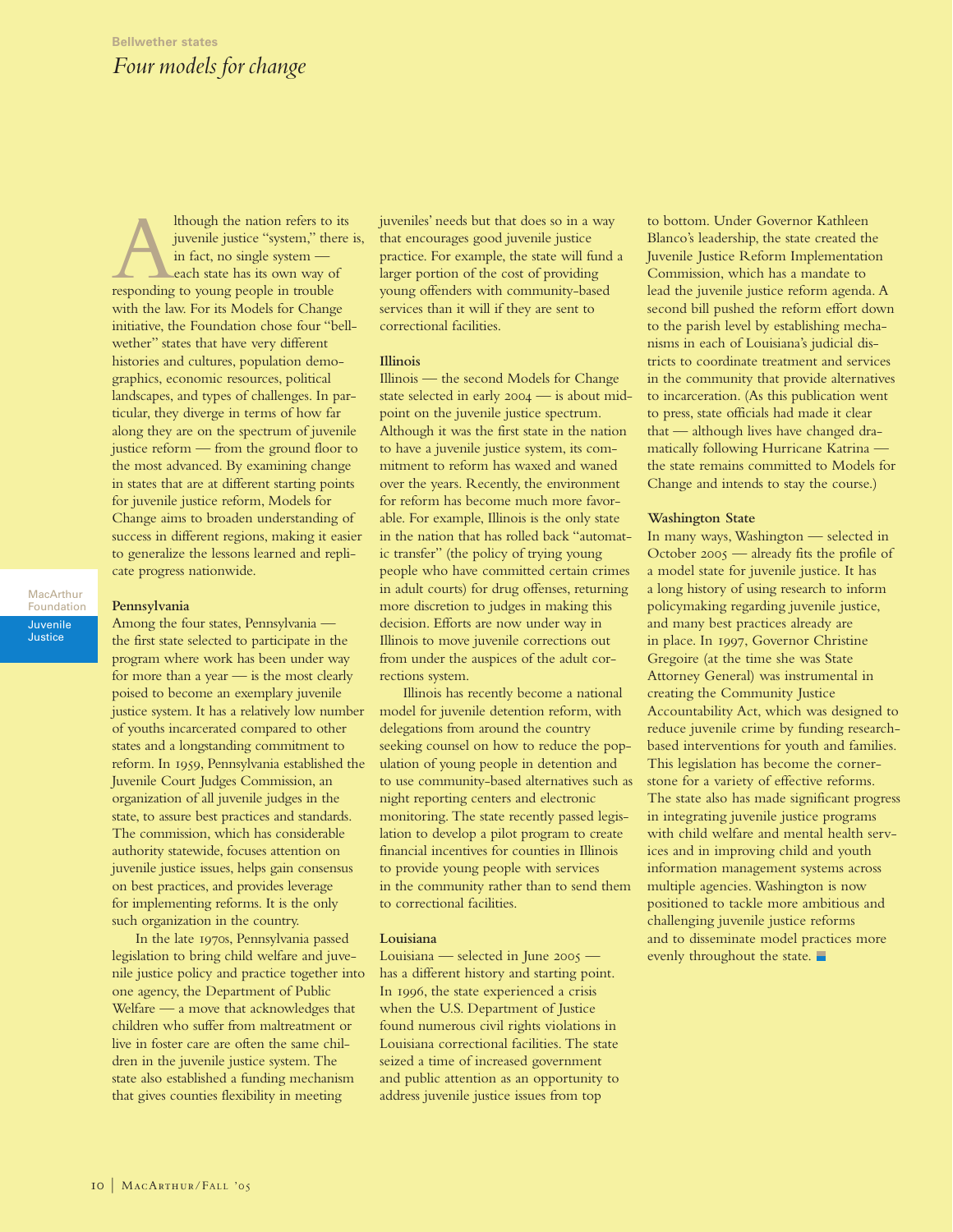ourteen-year-old "Brian" was<br>caught carrying marijuana into<br>school. Possession of drugs on<br>school grounds carries severe p<br>ties in Illinois. Brian's case qualified for ourteen-year-old "Brian" was caught carrying marijuana into his school. Possession of drugs on school grounds carries severe penalautomatic transfer from juvenile to criminal court, even though he had never been in serious trouble before.

The State's Attorney offered Brian an alternative: he could appear before a Community Panel, a group of trained volunteers from his own neighborhood who would listen carefully to all parties involved and come to a resolution. With the panel's encouragement, Brian accepted responsibility for his actions and agreed to make restitution to the community in a way that built on his interests and abilities: he would put his passion for movies to work by making a short video about the consequences of drug dealing. With the help of panel members, Brian arranged to have his video viewed and discussed by youth at his local community center. In addition, Brian was referred for math tutoring to improve his grades at school.

#### **Taking responsibility**

Each year more than 20,000 young people become involved in the juvenile justice system in Illinois. Most of them haven't committed violent crimes, but once they've entered the system, many will become more deeply involved. Too often, neither the youth nor their communities will benefit from the experience.

As a result, some advocates of juvenile justice reform in the state are exploring informal, community-based mechanisms as an alternative to juvenile court for some young offenders. These new solutions can be a positive and powerful force — an opportunity for communities themselves to respond to crime and reinforce their values, and for youth to reconnect with the community.

Community Panels for Youth is an example of that approach. Built on principles of restorative justice, CPY creates open dialogue among the young offender, the victim, and community members. In a

neighborhood setting, the panels address the harm done to the victim and the community, seek ways to meet the youth's individual needs, and build relationships that strengthen the social fabric of the community.

Cheryl Graves is director of the Community Justice for Youth Institute, which coordinates the program. "The hearings give youth, victims, and their families an opportunity to speak from the heart, listen to each other, and discover that they're not so different from one another," Graves says. "Young offenders learn that they made some bad choices, that they hurt someone, and they're held responsible for their actions. But they aren't marginalized. Through the process, young people discover their value to the community."

CPY began in Chicago's Austin neighborhood in 1997 and now operates in seven of the city's most disadvantaged communities. Its success rate is impressive: 85 percent of the young offenders entering the program have had no further juvenile court contact. In contrast, the recidivism rate for youth processed through juvenile court is around 60 percent.

#### **Promoting healthy development**

Community Panels go beyond accountability and restitution; they actively seek ways to help young offenders build the competencies that will help them develop into responsible, contributing members of the community. This is often the panel's most difficult task.

"Some of the youth need mental health counseling or drug rehab," Graves says. "But more often than not, they just need engaging after-school programs and positive adult role models."

The only way young people won't be on the street, she adds, is if they have access to something that interests them whether it's chess clubs, video-making, or softball practice. In the communities served by Community Panels, few of these programs exist; those that do generally won't take youth involved with the courts.

"It's not just the youth who need to be

held accountable," Graves emphasizes. "It's the responsibility of the community, the city, and the private sector to ensure that all young people have what they need to develop into healthy adults."

Addressing this need, the Community Justice for Youth Institute has established community-based advisory boards to help identify local and non-traditional resources. The boards quickly learn where the gaps are, and they become powerful advocates for community programs and services.

"Restorative practices have tremendous transformative potential," Graves says. "People realize that they have the capacity not only to resolve their own conflicts, but to effect positive change in their lives and their communities."

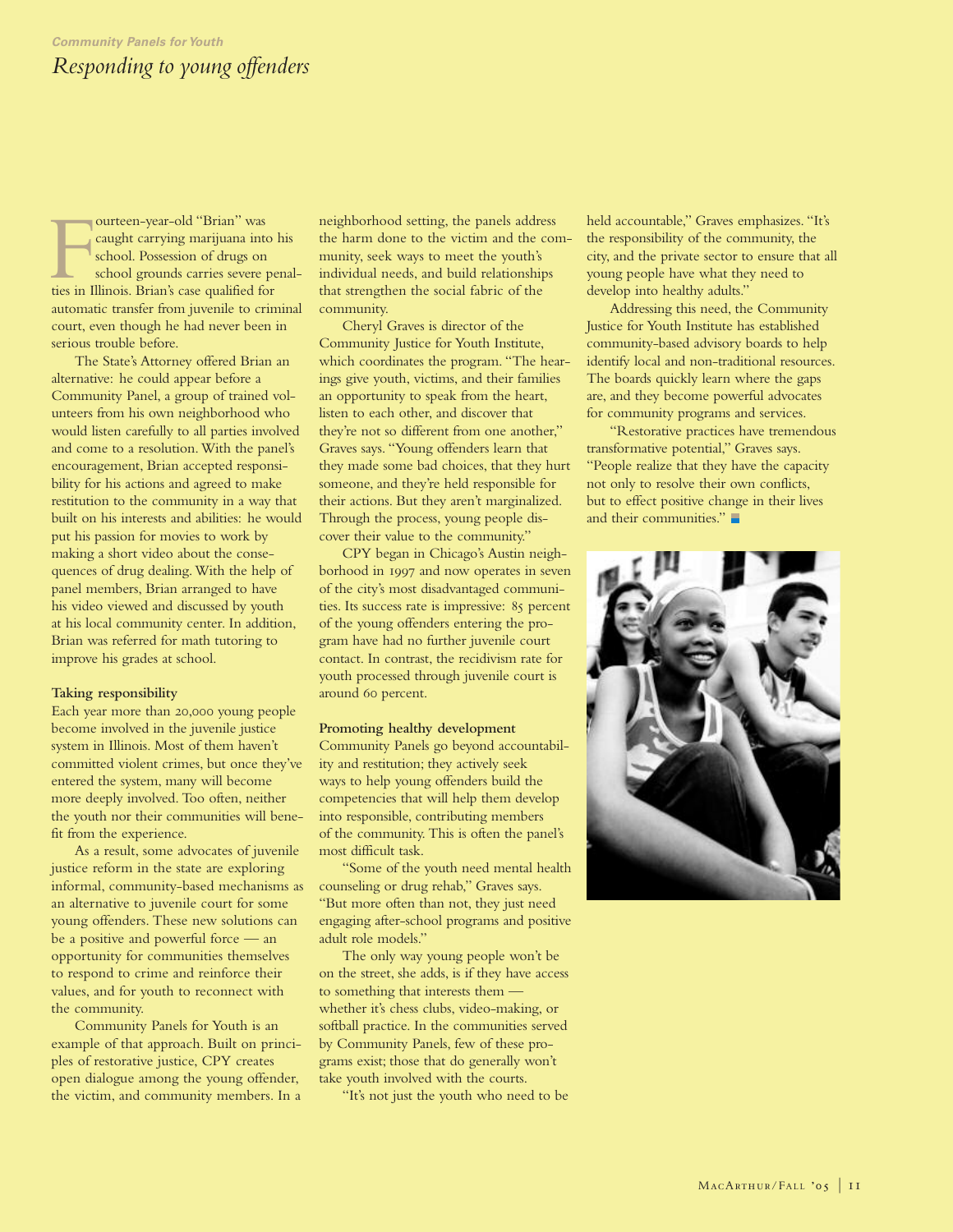# *Adolescents are different from adults…* and in the halls of justice, it matters.

In a landmark decision this year, the<br>Supreme Court outlawed the death<br>penalty for offenders who were<br>younger than 18 when they commit<br>their crimes. Justice Anthony Kennedy, n a landmark decision this year, the Supreme Court outlawed the death penalty for offenders who were younger than 18 when they committed writing for the majority in Roper v. Simmons, noted that execution is a punishment reserved for the worst of the worst those whose extreme culpability, as well as their crime, makes them deserving of death. Adolescents, Justice Kennedy wrote, are inherently less culpable than adults: By virtue of their age they are more prone to immature and irresponsible behavior, more susceptible to peer pressure and, because their character is still being formed, more capable of being rehabilitated.

Justice Kennedy's opinion was based on groundbreaking work by the MacArthur Research Network on Adolescent Development and Juvenile Justice. Seth Waxman, who argued the case before the Court, called the research "absolutely critical" and made it a central point in his arguments.

While the death penalty decision drew nationwide media attention to the research, the network's studies reach much further, touching on nearly every facet of juvenile justice policy and practice.

**Providing a developmental perspective** The juvenile justice system was founded more than a century ago on the principle

that children are fundamentally different from adults, and that the justice system that deals with them should reflect these differences. During the 1990s that founding principle was all but forgotten as the system, in reaction to public demand, became increasingly punitive. New legislation passed in virtually every state meant more and younger — children were being tried in criminal court, and the juvenile system itself began meting out harsher penalties, emphasizing punishment rather than rehabilitation. Law enforcement viewed young offenders as criminals, not as children, while child advocates saw them as children, rather than criminals. There seemed to be no middle ground.

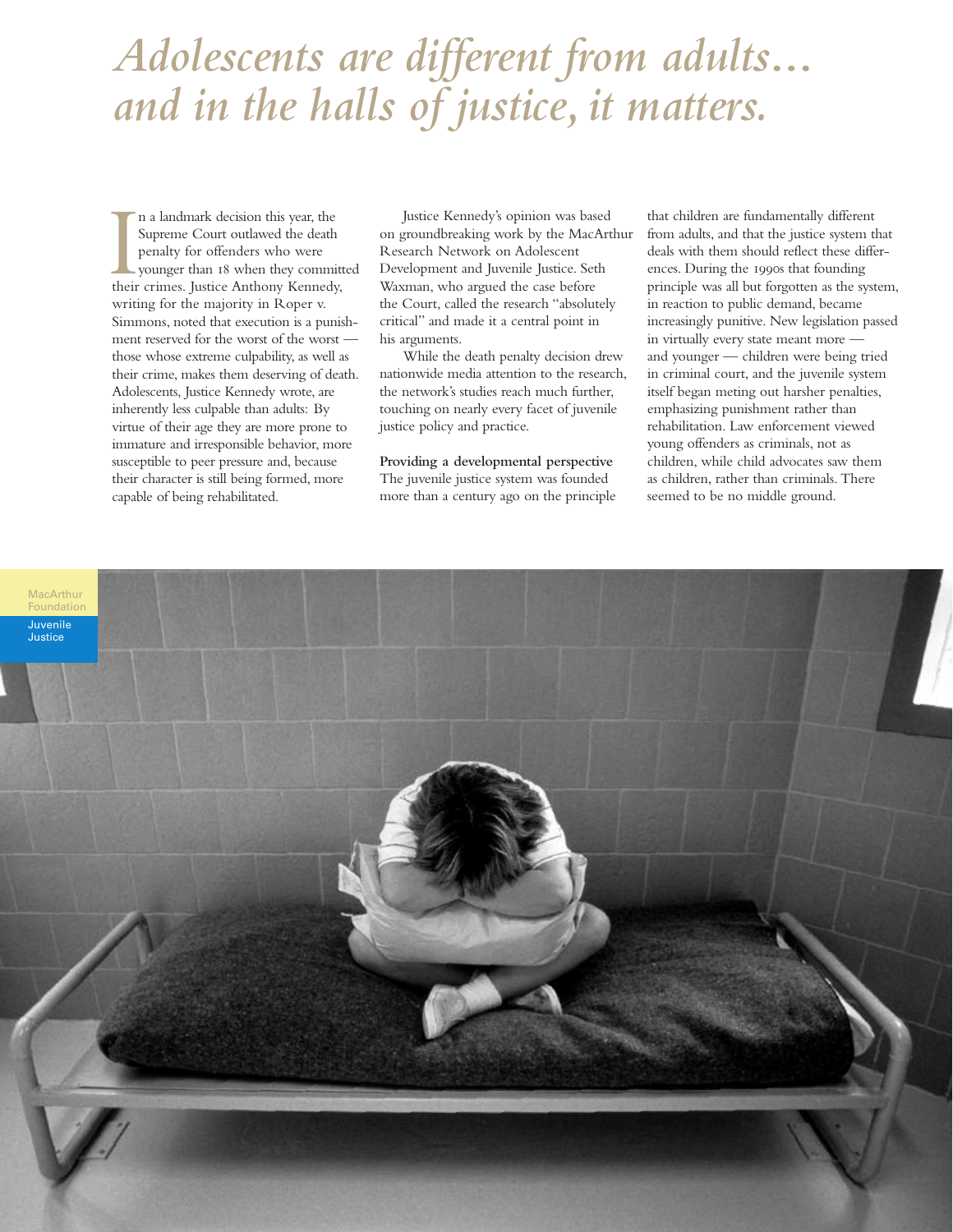"What was missing was a developmental perspective, based on sound science and legal scholarship," says Laurence Steinberg, professor of psychology at Temple University. "It had to be both empirical and practical something that policymakers and practitioners could respond to."

The MacArthur Foundation established the Network on Adolescent Development and Juvenile Justice to provide that perspective.With Steinberg as its director, the network brought together a broad spectrum of scholars, policy experts, and practitioners in social science, psychology, criminology, and law. Together they designed a research program focusing on three broad themes: adolescents' competence, culpability, and potential for change. The first two deal with the limitations of adolescence, and how they influence the behavior and treatment of young offenders. The third (the subject of the story on page 16) looks at the factors that lead most adolescents to stop committing delinquent or criminal acts and become productive, contributing members of society.

#### **Are adolescents competent?**

In 1999, 12-year-old Lionel Tate killed a -year-old friend while imitating the wrestling moves he had seen on TV. Lionel's mother persuaded him to turn down a plea bargain — the decision was legally his to make — and in criminal court a jury convicted him of first-degree murder. He was sentenced to life in prison.

Even the prosecutor was shocked by the severity of the sentence, which was later overturned. But Lionel's choice to go to trial, and the decision to try him as an adult, raise the question: Are young offenders competent to stand trial in an adversarial proceeding? The network's large-scale study

of competence, the first of its kind, was designed to answer that question.

Our legal system requires that adult defendants be competent — able to understand the trial process, assist in their defense, and make important decisions about matters like plea agreements. When juvenile courts were concerned primarily with rehabilitation, competence in these areas wasn't an issue. "But now we've raised the stakes for adolescents," says Steinberg, "and we need to take competence into account."

The Network's Juvenile Adjudicative Competence Study — which involved more than 1,400 youths and adults at four different sites — gave credence to that concern. The study found that on measures linked to competence, a significant proportion of adolescents age  $\overline{15}$  and younger and especially those under  $I_4$  — are as poorly prepared to participate in their trials as adults with serious mental illness. Older adolescents are, on average, much closer to adults in their thinking.

"It's not just that adolescents don't have the life experience to understand the system," Steinberg says. "It's the way they think, and how they use information to make decisions."

The researchers showed that younger adolescents don't put facts together and draw logical conclusions the way adults do. They're more inclined to defer to authority figures, and they're less likely to recognize the risks inherent in the choices they face, or to consider the long-term consequences of their legal decisions. That means, for example, that they are more apt to accept a prosecutor's offer of a plea agreement. For the same reason, they'll more readily confess to police, regardless of their guilt, if they think it will result in an immediate reward,



like going home. Thus, the issue of competence has consequences beyond the ability to stand trial.

State legislatures are beginning to react to these findings. Arkansas now requires competence evaluations of young adolescents charged with very serious crimes before they can be transferred to adult court. Louisiana, Maryland, and Virginia have passed bills requiring that youths have counsel at various stages of juvenile court proceedings. Louisiana also is considering legislation that would set guidelines for competence evaluations of juveniles, and Illinois is looking at bills that would keep more youths in juvenile, rather than criminal, court.

As it did in the Simmons case, the network's research has provided both a framework and a scientific foundation for these reforms. "The language of adolescent development has become a part of the way *(continued on next page)*

*Law enforcement viewed young offenders as criminals, not as children, while child advocates saw them as children, rather than criminals.*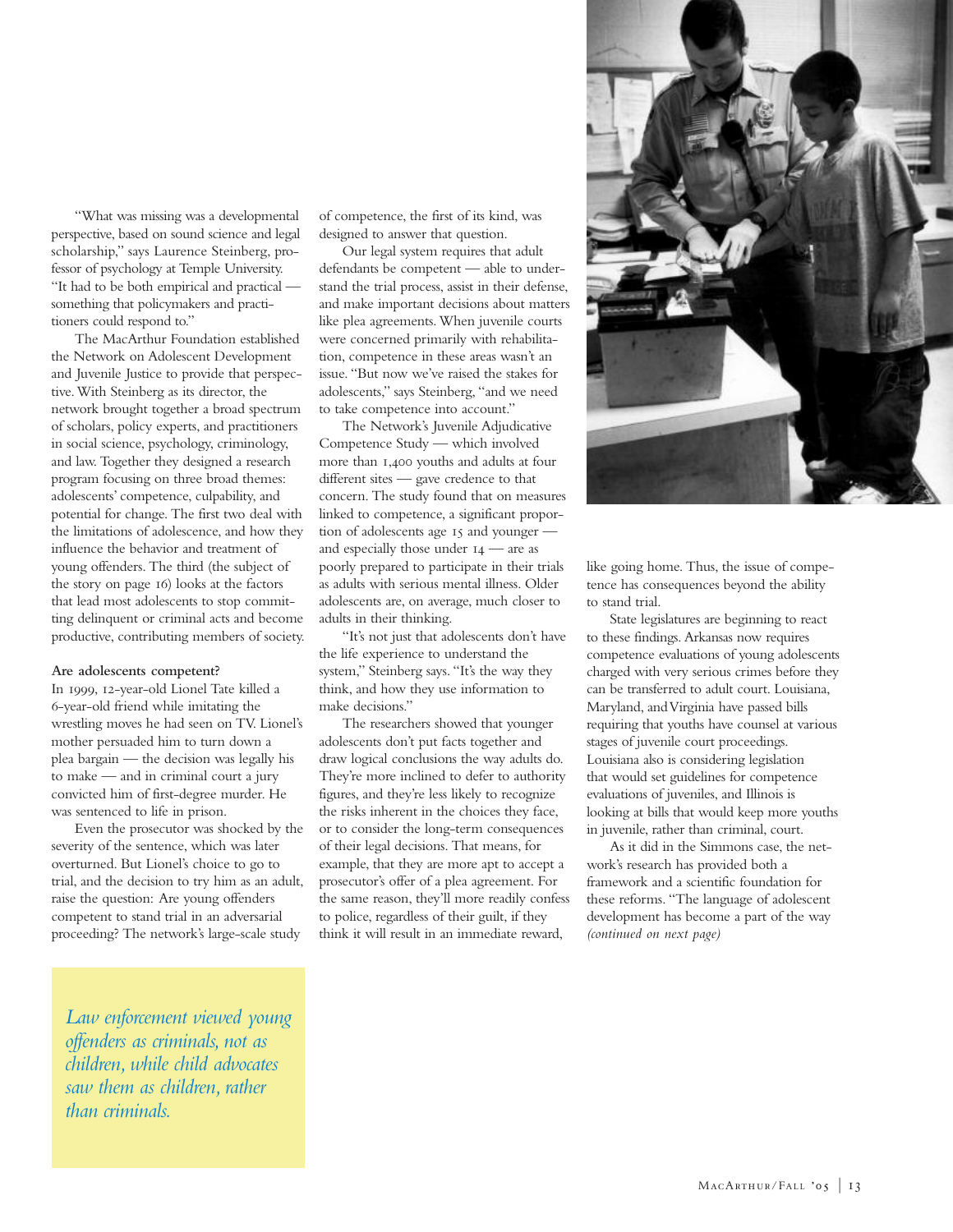#### *(continued from previous page)*

we speak about youth and their needs in the juvenile justice system," says Mary Ann Scali, deputy director of the National Juvenile Defender Center. "And the research data help advocates support reforms that we know work for kids."

#### **How blameworthy are adolescents?**

The Supreme Court decision on the death penalty centered not on the issue of competence but on criminal blameworthiness, or culpability. While competence concerns an individual's capacities at the time of arrest and court proceedings, culpability considers his or her state of mind at the time of the offense.

"Our findings from the competence study indicated there are significant, agerelated changes in individuals' ability to consider the future consequences of their actions and in their susceptibility to peer pressure," Steinberg notes. "That bears on culpability because even if a youngster perceives a situation as an adult would — as risky or morally wrong — his ability to act on that perception might be very different."

The network brought in legal scholars to examine the concept of mitigation in criminal law, and began to identify the psychological capacities that mapped onto the concept. That work led to an article in *American Psychologist*, "Less Guilty by Reason of Adolescence," that was quoted

extensively in the Supreme Court decision and in its amicus briefs.

"The network's culpability work was central in our decision to file an amicus brief in Simmons," says Nathalie Gilfoyle, general counsel for the American Psychological Association. "It's far more detailed than anything that's been done before."

"We're not talking about excusing adolescents from responsibility for their actions," Steinberg notes. "But most people agree that the degree of punishment should have something to do with state of mind. That's why premeditated murder is considered worse than non-premeditated murder. There are many factors that mitigate criminal responsibility; our

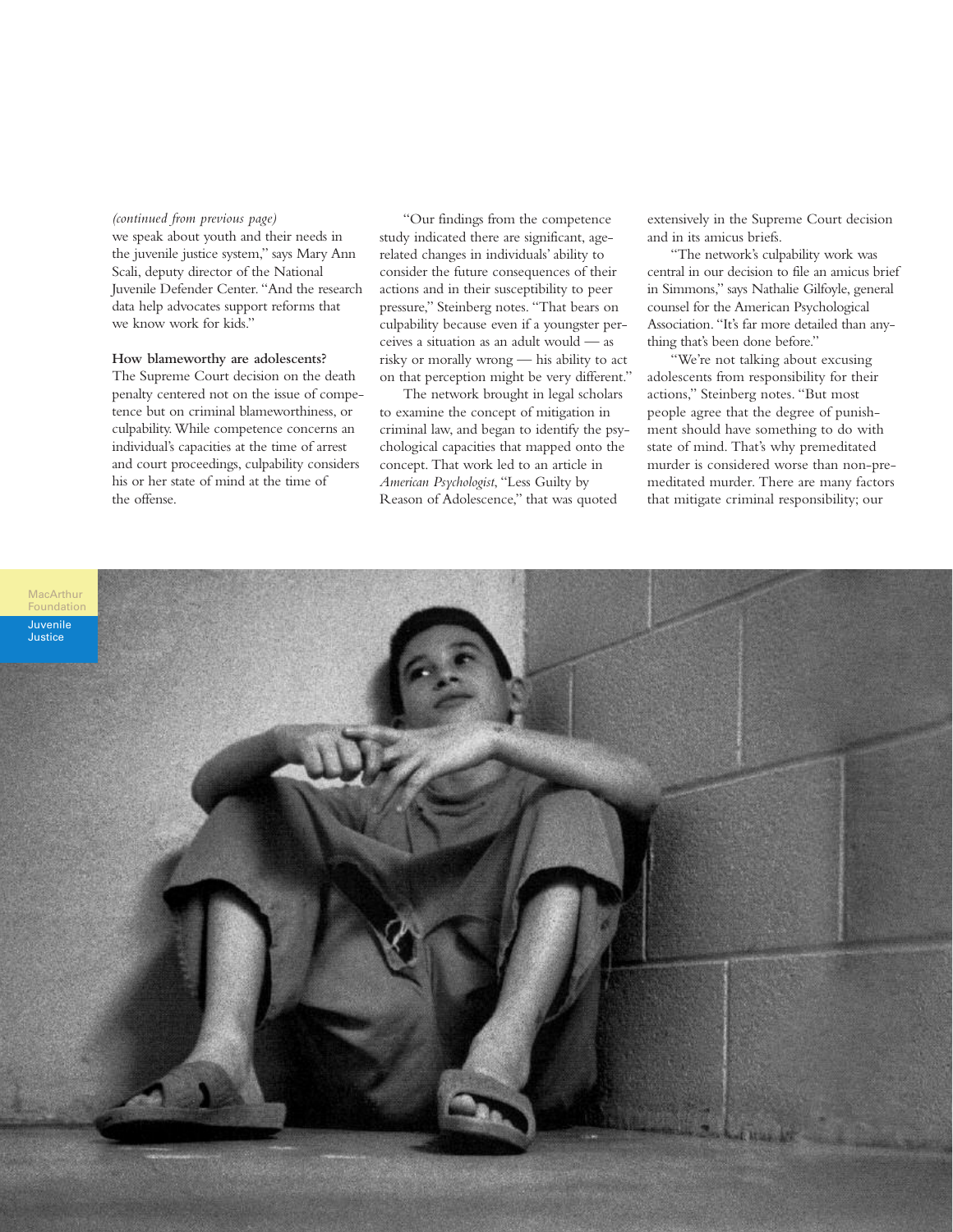article says that developmental immaturity is one of them."

That contention is bolstered by what neuroscientists are discovering about brain development: During adolescence, the part of the brain that controls "executive functions," such as complex decisionmaking and long-range planning, is still very much a work in progress. Research now under way by the network is bringing together work on the psychological and neurobiological aspects of development. Investigators will be using functional MRI to monitor individuals' brains while they are performing decision-making tasks. The results will show more precisely whether and how task performance correlates with

brain development through adolescence and into adulthood.

#### **Working from the ground up**

As significant as the Supreme Court decision is, Steinberg believes the network's most important audience right now is practitioners. "You can affect policy from the bottom up as well as from the top down," he says. "Changing the way people in the system operate has as much impact as legislation."

Laying the groundwork for that change, the network has developed a manual for assessing juveniles' competence to stand trial. "The protocol is a joint effort by a national group of judges, prosecutors, defense attorneys, and clinicians," says network member Thomas Grisso, professor of psychiatry at the University of Massachusetts Medical School. Grisso and his colleagues are now working to educate juvenile court judges and lawyers about the tool, and to put it into practice by forensic psychologists nationwide.

One of those psychologists is Ivan Kruh, director of forensic services at the Child Study and Treatment Center in Lakewood, Washington. "Our center provides the courts with competency evaluations, violence risk assessments, and evaluation of a child's mental state at the time of the offense," Kruh says. "The net- *(continued on back page)*

### *MacArthur network members*

**he MacArthur Research Network on Adolescent Development and Juvenile Justice was established in 1997 to provide a developmental perspective to juvenile justice reform. Network members come from diverse disciplines and fields, including psychology, criminology, economics, and law. www.mac–adoldev– juvjustice.org**

**Laurence Steinberg, Ph.D. Network Chair Department of Psychology, Temple University**

**Marie Banich, Ph.D. Department of Psychology, University of Colorado**

**Bobby Brame, Ph.D. Department of Criminology and Criminal Justice, University of South Carolina**

**Elizabeth Cauffman, Ph.D. Department of Psychology and Social Behavior, University of California Irvine**

**Jeffrey Fagan, Ph.D. School of Public Health, Columbia University**

**Sandra Graham, Ph.D. Graduate School of Education, UCLA**

**Thomas Grisso, Ph.D. Department of Psychiatry, University of Massachusetts Medical Center**

**Alexes Harris, Ph.D. Department of Sociology, University of Washington**

**Amy Holmes Hehn, J.D. Multnomah County District Attorney's Office, Portland, Oregon**

**Patricia Lee, J.D. Public Defender's Office, San Francisco, California**

**Edward Mulvey, Ph.D. Western Psychiatric Institute & Clinic, University of Pittsburgh**

**Orlando Martinez Martinez Group, Juvenile Justice Consulting** 

**Daniel S. Nagin**

**Heinz School of Public Policy and Management, Carnegie Mellon University**

**The Honorable Kimberly B. O'Donnell Richmond Juvenile District**

**Court, Richmond,Virginia**

**Alex Piquero, Ph.D. Center for Studies in Criminology & Law, University of Florida**

**Robert Schwartz, J.D. Juvenile Law Center, Philadelphia, Pennsylvania**

**Elizabeth Scott, J.D. School of Law, University of Virginia**

**Jennifer Woolard, Ph.D. Department of Psychology, Georgetown University**

**Franklin Zimring, J.D. School of Law, University of California, Berkeley**

For more information on mental health and juvenile justice:

National Mental Health Association www.nmha.org

National Center for Mental Health and Juvenile Justice www.ncmhjj.com

The University of Massachusetts Law and Psychiatry Program (The National Youth Screening Assistance Project) www.umassmed.edu/nysap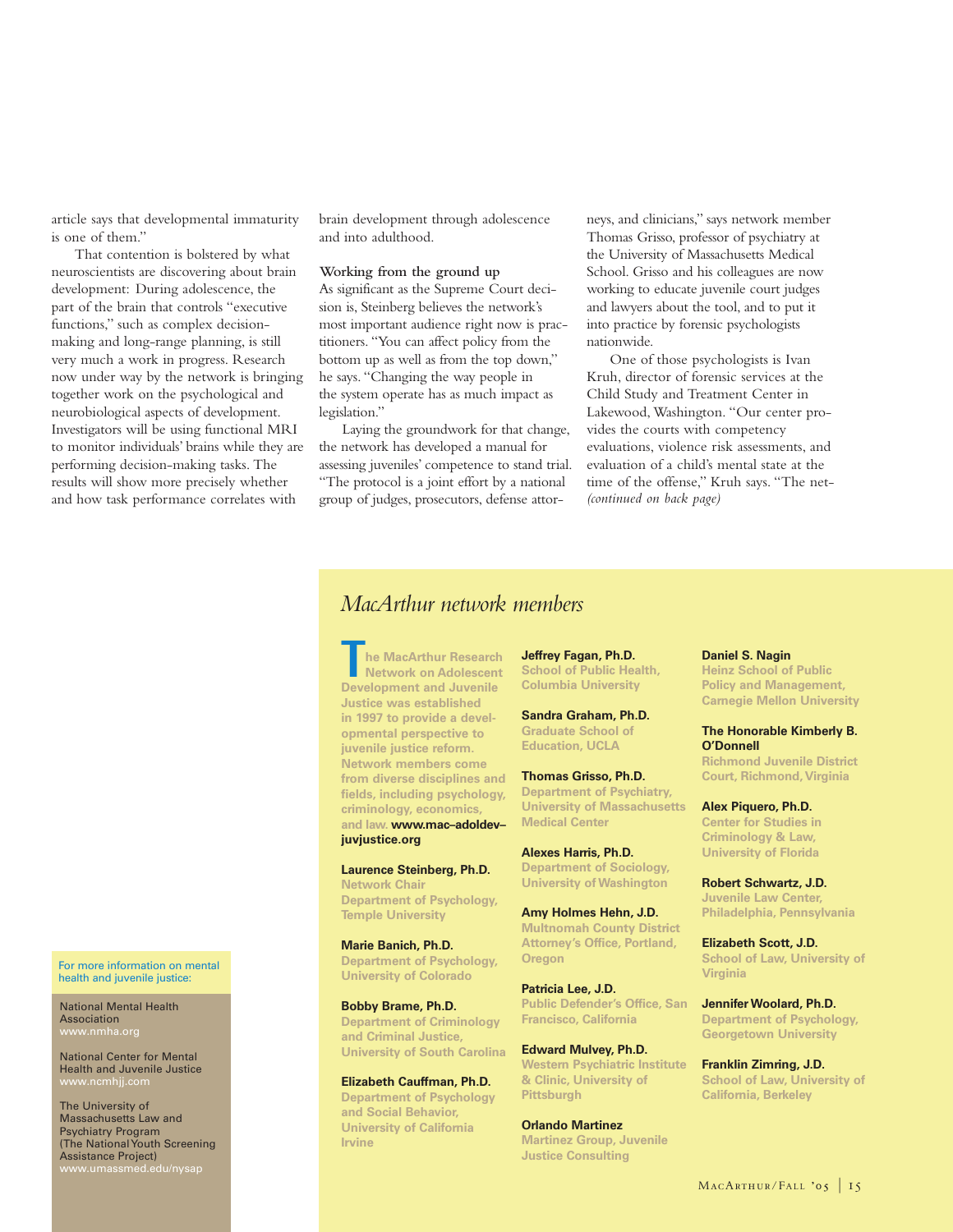**Pathways to Desistance** *What makes delinquent youths "go right"?*

young offender appears in juve-<br>
nile court. After hearings and<br>
evaluations and testimony and<br>
deliberation, the judge sentences<br>
the youth to six months in a secure juvenile nile court. After hearings and evaluations and testimony and deliberation, the judge sentences facility. Or to a year's probation and a treatment program. Or to 200 hours of community service.

What happens when the time is done? Does the youth return to old behaviors? Become a career criminal? Or — like the vast majority of young offenders — does he or she gradually mature and become a contributing member of society?

Judges seldom learn the outcomes of the sanctions they have imposed. Although courts and corrections officials are charged with protecting public safety and helping young offenders become more responsible adults, they get very little feedback on which decisions make a difference.

The largest project of the MacArthur Research Network on Adolescent Development and Juvenile Justice, a longitudinal study called Pathways to Desistance, aims to answer those questions. Researchers are following approximately 1,300 juvenile felony offenders — white, African American, and Latino — from adolescence into young adulthood, assembling the largest, most comprehensive data set on serious adolescent offenders ever available. The study addresses two of the most enduring issues in juvenile justice: the risk that offenders pose to the community, and the results of the treatment they receive in the justice system.

#### **Not which kids, but why**

"Risk" is a tricky term. People often think it means predicting which youths are likely to get into trouble. But network member Edward Mulvey, the study's principal investigator, speaks not of prediction but of assessing and managing risk. "This isn't about putting people into boxes —

it's about finding the factors that contribute to desistance," says Mulvey, professor of psychiatry and director of the Law and Psychiatry Program at the University of Pittsburgh. "We want to know what things in a young person's life need to change to lower the risk of re-offending."

Some of those factors relate to the individuals themselves: substance use and mental health, for example, or personality, intelligence, school performance and developmental maturity. Other factors are in the youths' social context: family, friends, and community. Still others concern the sanctions and services they receive from the justice system. The Pathways study is looking at dozens of factors, and at how they work together to increase or decrease the risk of serious offending.

While the research is still in its early stages, some significant findings are starting to emerge. One is the high correlation between substance abuse and serious offending — even when drug-related offenses are taken out of the equation. Another is that different parenting styles appear to correlate with different degrees of offending. Both, says Mulvey, suggest areas

that could be addressed to try to change the outlook for individual offenders.

#### **Which interventions for which kids?**

The heart of this work, says network director Laurence Steinberg, is getting the courts back to considering youth as individuals; what they bring to the situation; and what will get them back on track.

"When people look at studies on juvenile offenders and recidivism, they often come away saying nothing works," Steinberg says. "The fact is, some things do work for some kids some of the time. But the responses are extremely variable from one individual to the next. If you don't match the kid with the right intervention… it's like sending someone with pneumonia to a dermatologist."

By looking at the full range of sanctions and services in this large and diverse sample, the investigators hope to begin teasing out the factors that determine which interventions are successful for which young offenders — and to delineate the components of a good intervention.



**MacArthur** Foundation Juvenile Justice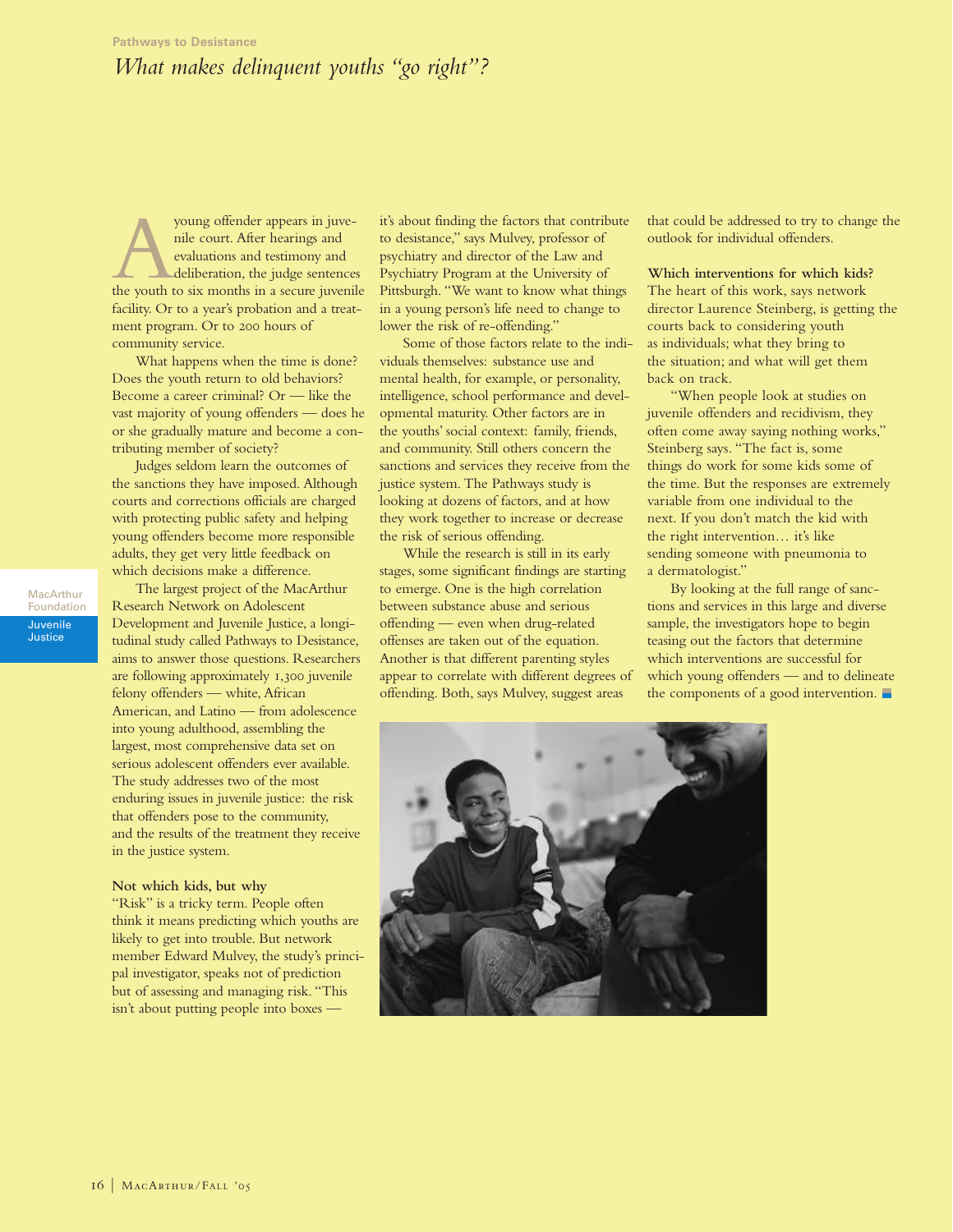# *Is our system biased against children of color?*

In the years since Congress passed the 1992 Juvenile Justice Delinquency a Prevention Act that required states to reduce racial inequities in their juve justice systems, minority youth in nearly n the years since Congress passed the 1992 Juvenile Justice Delinquency and Prevention Act that required states to reduce racial inequities in their juvenile every state are still more likely than white youth to be arrested, detained, prosecuted, incarcerated, and transferred to adult courts.

Congress's mandate has done little to ameliorate the problem of racial disparities in the system, which is commonly referred to as disproportionate minority contact (DMC). But the law has produced a growing body of data that, while imperfect, provide an alarming picture of a juvenile justice system in which minority youth are over-represented at every juncture.

Moreover, evidence is growing that minority youth are treated more harshly even when they are suspected of the same crimes as white youth.

While much is known about the extent of the problem, there is little agreement about its causes. Are minority youth more likely to be arrested because they commit more offenses? Or is it because police patrol in minority neighborhoods more frequently than in white neighborhoods? Are minority youth more likely to be detained and incarcerated because they pose a greater risk to the public than white youth? Or is it because there are fewer alternatives to incarceration in their communities? Experts believe that the problem is most likely

attributable to a whole host of reasons, including unconscious racial biases.

Since the late 1990s, several organizations supported by the MacArthur Foundation have been conducting research and pilot projects to better understand the multiple causes of disproportionate minority contact and to develop interventions to reduce it. They are using their findings to educate stakeholders in juvenile justice systems across the country, as well as the public, about the injustice inherent in the differential treatment of minority youth and the benefits of community-based alternatives to detention and incarceration.

Even before states began reporting data *(continued on next page)*

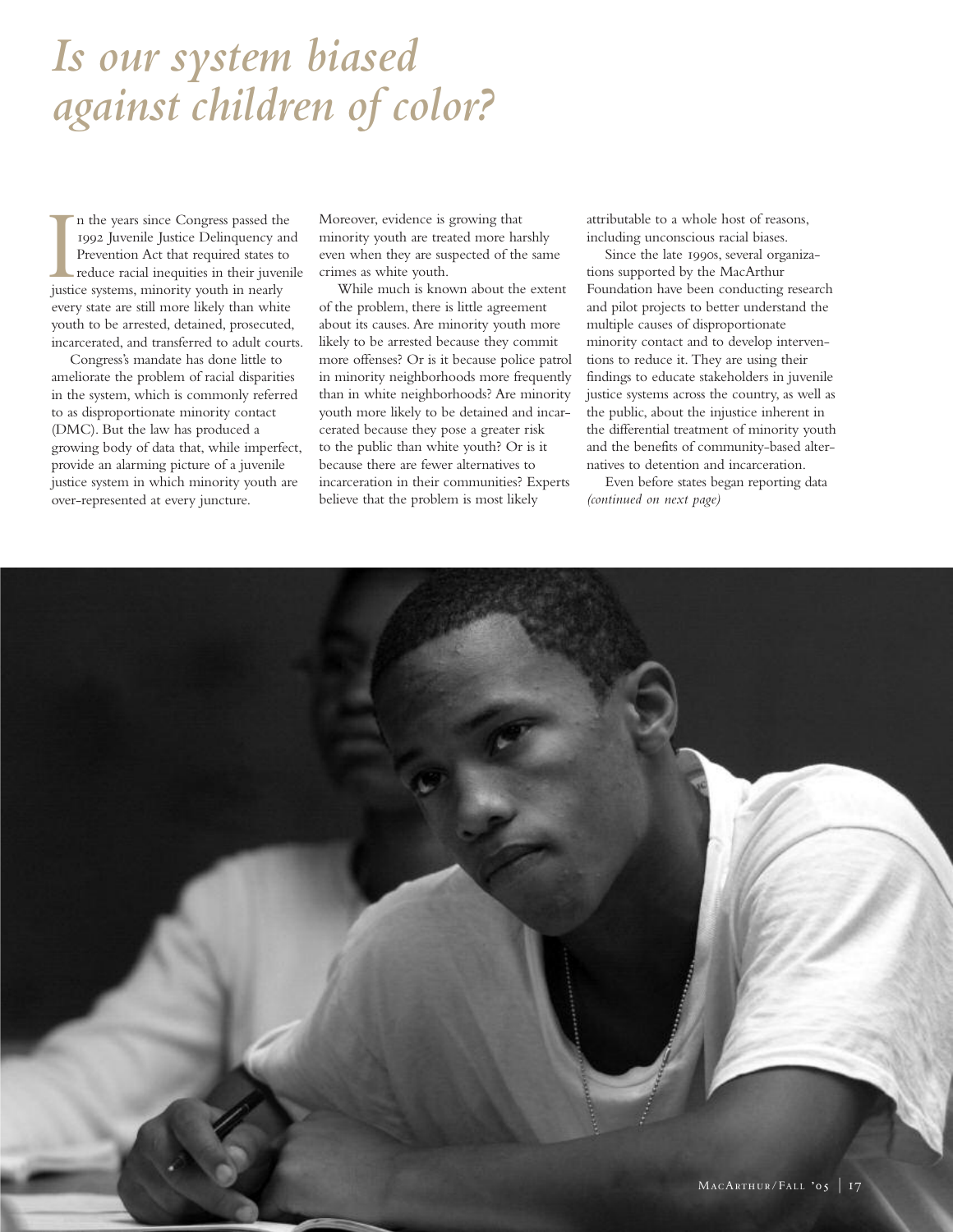#### *(continued from previous page)*

on the problem in 1992, the Youth Law Center, a MacArthur grantee, became aware of it through its frequent investigations into conditions of confinement in juvenile facilities around the country. The Youth Law Center, which has offices in San Francisco and Washington, D.C., is a national public interest legal and advocacy organization that works to protect abused and at-risk children. "We'd been doing this work for 15 years, and we were tired of walking into these juvenile centers and only seeing kids of color," says Mark Soler, president of the center. Soler adds that a major challenge to helping reduce the over-representation of minorities is that existing data does not reflect the problem he and his team had observed.

**MacArthur** Foundation Juvenile Justice



In 1998, the Youth Law Center and a coalition of other advocacy groups launched Building Blocks for Youth, an initiative aimed at changing public thinking about juvenile offenders, promoting fair and effective juvenile justice policies, and reducing the disparate treatment and over-representation of minority youth in the juvenile justice system. They began by conducting research to document how the over-representation of minority youth is compounded as they progress through the juvenile justice system and to better understand why minorities receive harsher treatment than whites for the same crime. Building Blocks revealed, for example, that a minority youth who is convicted of a drug offense is more than three times as likely as a white youth to be locked up. And the length of incarceration for a Latino youth convicted of a drug offense is more than twice as long as the stay for a white youth.

#### **An issue of fairness**

The initiative's documentation of differential treatment based on race and ethnicity proved effective in helping policymakers and opinion shapers understand that disproportionate minority contact is, in essence, a fairness issue, Soler says. "A lot of people had thought, 'Of course, kids of color are over-represented. They're committing more crimes.' They hadn't taken into consideration the possibility that the system was biased against them."

A pilot project launched by Building Blocks in 1999 in Seattle has contributed important knowledge about how each

*The important thing is for the players in the juvenile justice system to be aware of their unconscious biases and to attempt to overcome them.*

decision-making point in the juvenile justice system contributes to the over-representation of minorities throughout. (The project is now run by the W. Haywood Burns Institute, which was spun off from the Youth Law Center in 2003.) When the Seattle project started, 9 percent of the county's youth were African American but represented 39 percent of those in detention. The project brought the system's stakeholders together with youth, community groups, and elected officials to study race patterns in arrests, detention decisions, and court dispositions and then devised interventions that would level the playing field for minority youth.

As a result, the police department began requiring police to screen youth with objective intake criteria before transporting them to detention, and the probation department and the juvenile court expanded community-based alternatives to incarceration. These actions have led to a steady decrease in the total detained population, and a slight decrease in the disproportionate incarceration of minority youth.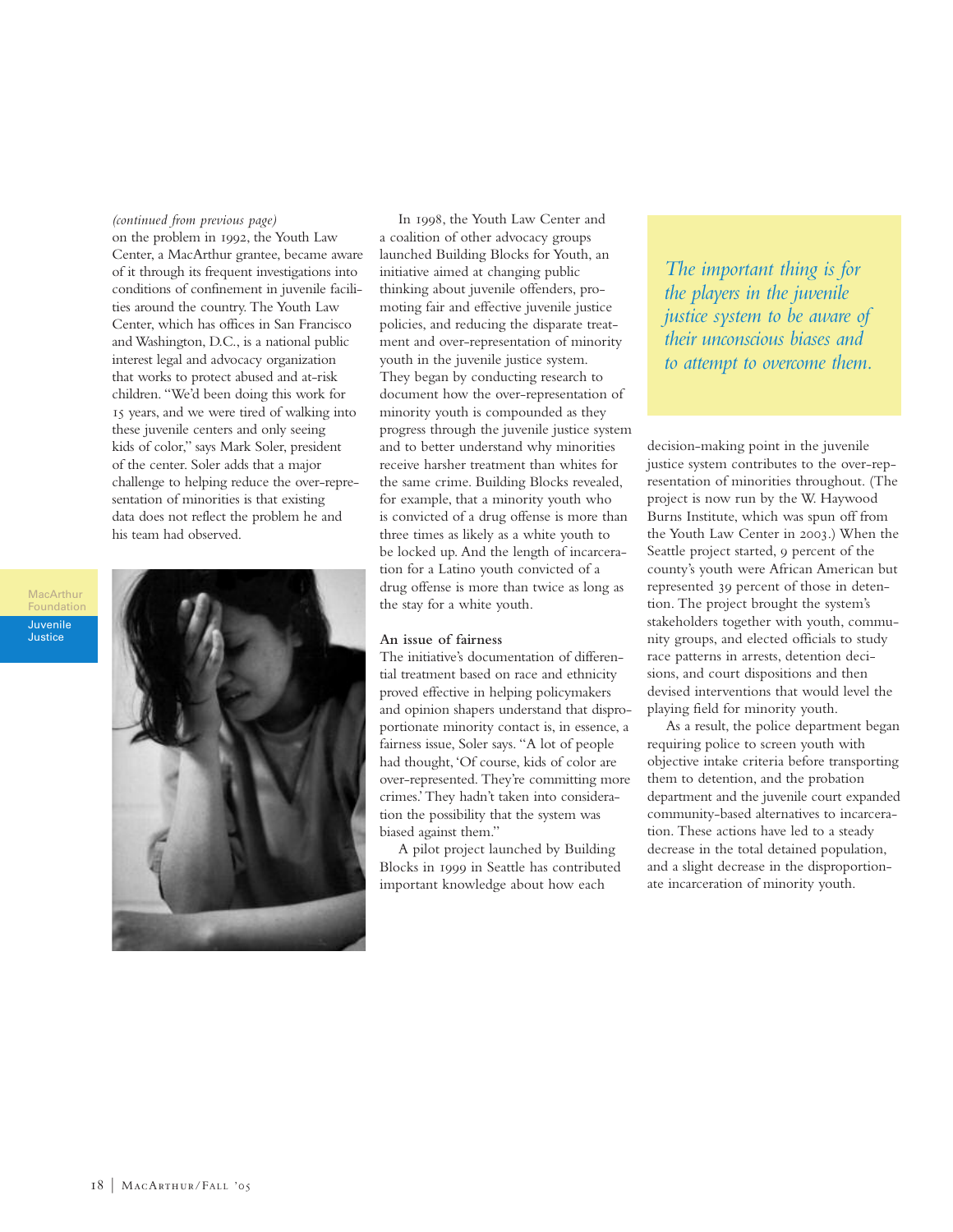#### **Unconscious racial stereotyping**

In a related study supported by MacArthur, researchers investigated the impact of unconscious racial stereotypes on how police and probation officers respond to minority youth (see sidebar page 20). They found that unconscious biases affect how minority youth are treated in the system.

"Stereotypes are culturally shared beliefs that everyone holds whether they're aware of them or not," says Sandra Graham, one of the principal investigators and a social psychologist at the University of California at Los Angeles. "They are triggered automatically, particularly in situations where there's a lot of ambiguity." The important thing is for the players in the juvenile justice system to be aware of their unconscious biases and to attempt to overcome them, she said.

Another MacArthur grantee, the National Council of La Raza, has carried out research on how Latinos are documented in the system. Until recently, most statistical analyses included racial and ethnic categories for white, black, and other — Latinos were simply not counted as a population.

"Without accurate numbers, the seriousness of the problem will remain largely hidden from view," says Angela Maria Arboleda, a civil rights analyst with NCLR.

In addition to being "lost" within the data, a closer look showed that in every offense category, the average length of incarceration was longer for Latino youth than for any other racial or ethnic group,



including African Americans. According to Arboleda, because the data concealed the real story about Latinos in the system, little has been done until recently to acknowledge their unique needs, such as language barriers and immigration status.

Soler, Graham, Arboleda, and others stress the importance of collecting more and better data as a step toward addressing the over-representation of minority youth in the system and their disparate treatment. As part of the Foundation's Models for Change initiative (see story page  $4$ ), the Youth Law Center will work with officials in each participating state — Pennsylvania, Illinois, Louisiana, and Washington — to develop better data collection methods on race and ethnicity of youth in each state's juvenile justice system.

And NCLR will launch the Latino Juvenile Justice Network in the four participating states to work with state and local community-based organizations to gather better data about the experience of Latino youth in the system.

"This is about looking at real data to better understand what is happening in our juvenile justice systems," said Soler. "It may take a long time to remedy the problem, but our data show that it won't cure itself."

The photographs on the cover and on pages 5, 13, 14, 18, 19, and 21 are by photographer Steve Liss, who gained unprecedented access to a juvenile detention center in Texas for his book *No Place for Children: Voices from Juvenile Detention* (University of Texas Press 2005).

For more information on racial disparities in the juvenile justice system:

Justice Policy Institute www.justicepolicy.org

National Center for Juvenile **Justice** www.ncjj.org

National Council of La Raza www.nclr.org

Youth Law Center www.ylc.org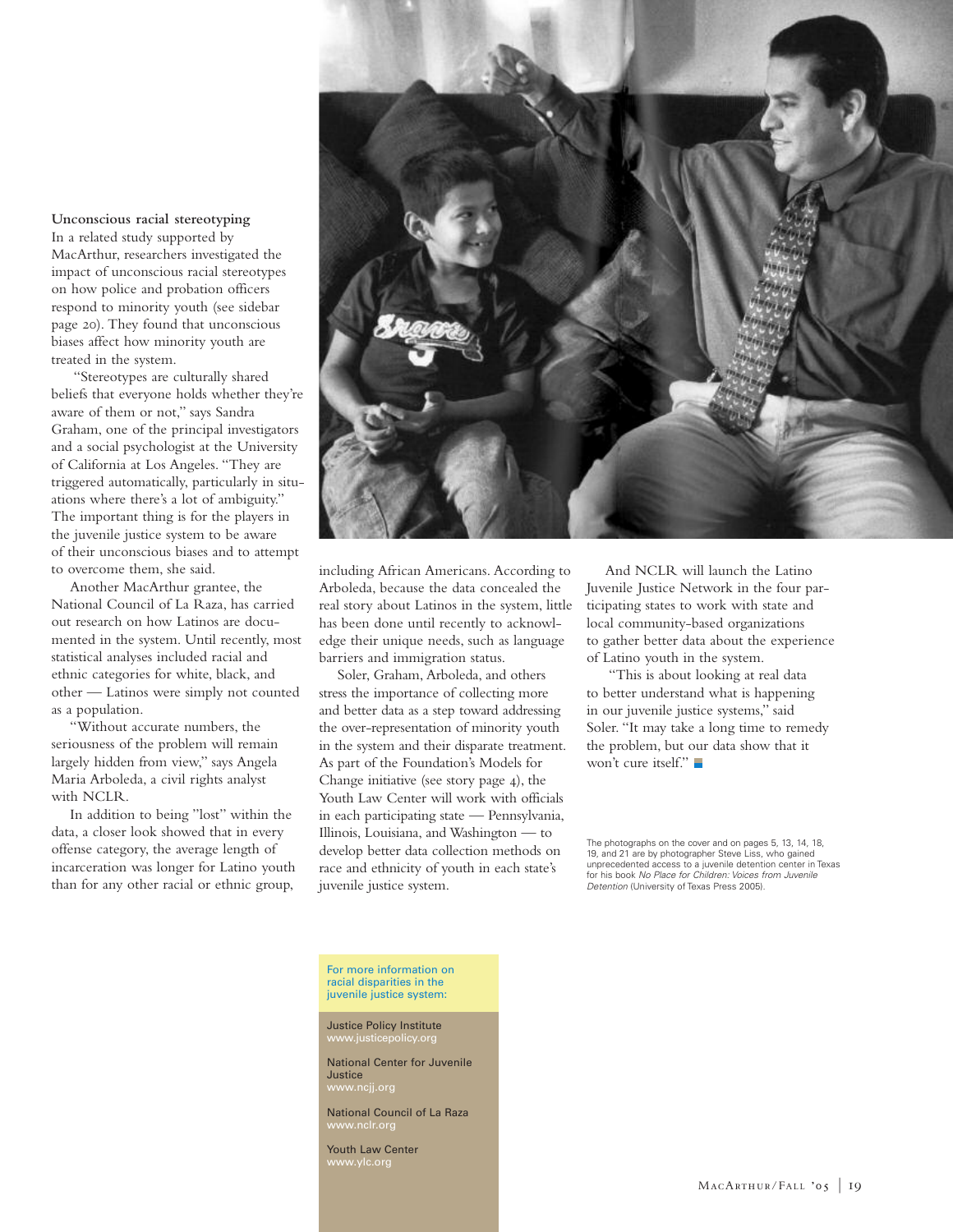### *How decision-makers judge minority youth*

Two police officers read a "crime report" describing the same scenario: A 12-year-old boy with no prior record has been accused by a convenience store manager report" describing the same scenario: A 12-year-old boy with no prior record has been of stealing \$40 worth of toys. The youth denies the crime. There are no witnesses.

Asked how they would handle the situation if they were called to the scene, one officer says he would let the suspect off with a warning. The other says he would arrest the youth on felony burglary charges.

What accounts for the difference? Although the scenario makes no mention of race, experiments conducted by Sandra Graham, a member of the MacArthur Network on Adolescent Development and Juvenile Justice (see page 12), strongly suggest that the answer is unconscious racial stereotyping.

#### **The role of stereotypes**

Graham, a developmental psychologist at UCLA, and Brian S. Lowery, of Stanford University's School of Business, presented two groups of police officers with the shoplifting scenario and another involving assault. First, though, the officers were given what they were told was a "mindclearing" computer task. As they carried out the task, focusing on the center of the screen, words were flashed on the periphery of their visual field at a speed too fast for conscious awareness. One group was primed with words associated with African Americans, such as Harlem, dreadlocks, and basketball. The other group was exposed to race-neutral words like mosquito, laughter, and virus.

The researchers found that, compared to the neutral group, officers primed with race-related words described the offender

as having more negative traits and being more "adult-like" — and thus more blameworthy; they also endorsed harsher punishments for the youths.

The experiment was repeated with juvenile probation officers — who because of their role in rehabilitating youth have a different perspective than arresting officers — yet similar results were yielded. Most notably, the findings held true regardless of the officers' race.

Objective data, like that generated by Graham's research, is an important anchor for discussions about why disparities exist.

"Racial stereotypes permeate our society," says Graham. "We all pick them up, and we're all influenced by them including African Americans and others who don't consciously subscribe to racist attitudes."

#### **Practical solutions**

Graham and Lowery make suggestions about how to address the problem. One approach, they say, would be to develop objective instruments to assess an individual's risk of re-offending, along with protocols to determine what type of intervention is most appropriate and likely to produce positive results, rather than rely on individual impressions and potentially biased judgments. Another is to improve interpersonal relations between juvenile justice decision-makers and the youths they deal with.

"Recognizing that we are all subject to automatic stereotyping is a first step," Graham notes. "The next step is to realize that 'automatic' doesn't mean 'unchangable.' People can break their negative associations and build new ones."

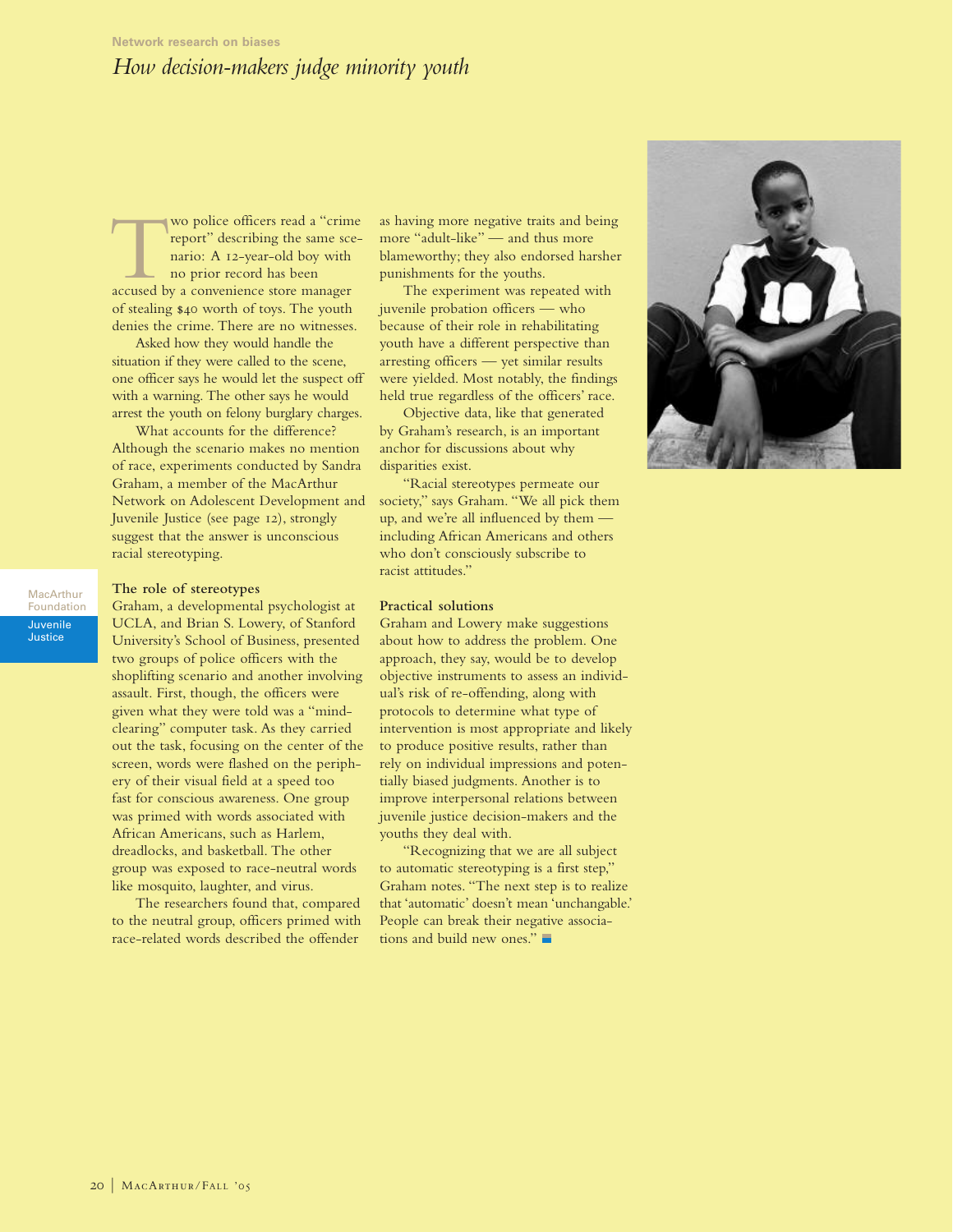### *Meeting the mental health needs of juvenile offenders*

ver the past few years, there has been a growing recognition of the large numbers of young people with mental illnesses or substance abuse problems in the has been a growing recognition of the large numbers of young people with mental country's juvenile justice systems. The crackdown on juvenile crime in the 1980s and 1990s, combined with dwindling funds for public residential mental health services for children, has meant that many young people with psychological or behavioral problems are finding themselves confined in secure detention and youth corrections facilities. In fact, young people caught up in the juvenile justice system are three to four times more likely to suffer from a diagnosable psychiatric disorder than adolescents in the general population.

Although child advocates agree that the juvenile justice system is not and should not become the nation's new child mental health system — it is not designed for that role and it doesn't have the financial or professional resources to do so — they agree that it should be equipped to tend to the most critical needs of youth in its care, including the appropriate diagnosis of and treatment for those with mental health needs.

"There are many tools available to assess the mental health status of adolescents, but their usefulness within the juvenile justice system is limited," says Dr. Thomas Grisso, a clinical psychologist and professor of psychiatry at the University of Massachusetts Medical School. Grisso explains that the ethnic, cultural, and racial background of youth in the juvenile justice system tend to differ greatly from those for whom most assessment instruments were created, and the tools themselves often are inappropriate for settings in which the staff training and financial support are limited (as is the case in most juvenile detention and correctional institutions). This has meant that many young people in the system who suffer from mental health disorders have gone undiagnosed, which poses a risk to their well-being, safety, and the safety of others in the facility.

#### **Finding the right tools**

In the mid-1990s Grisso and his colleague Dr. Richard Barnum, a psychiatrist and director of the Boston Juvenile Court Clinic, created a diagnostic tool to help juvenile justice detention and correctional officials determine at intake whether a youth has mental health needs. The tool — MAYSI-2, short for the Massachusetts Youth Screening Instrument-Second Version — was quickly adopted for use in many juvenile facilities across the nation and is becoming a primary source of data for influencing whether and how juvenile justice facilities provide appropriate treatment for youth with mental illnesses.

"There was a huge need for this tool," says Grisso. "The frontline staff in juvenile facilities were seeing more and more kids with what appeared to be serious mental disorders, and they needed some kind of tool that would allow them to say this is a kid who we need to pay special attention to or divert to inpatient psychiatric services."

MAYSI-2, developed and distributed with MacArthur funding, is a questionnaire that helps identify youth who may suffer from a substance abuse, anxiety, mood, or disruptive disorder. The questionnaire can be administered by non-clinical staff and takes less than minutes to complete. If a youth's answers indicate reason for concern, he or she is asked a series of follow-up questions to determine what response is needed — for example, whether to be placed on suicide watch or referred for a full mental health assessment. Using data captured through MAYSI-2, Grisso and his colleagues are seeking to better understand how — or whether — the adoption of the new screening tool has affected the provision of mental health services and treatment.

Although identifying the mental health needs of detained and incarcerated youth is a major step forward, providing them with appropriate treatment continues to pose a challenge. "There is an increasing awareness that many of the youth in the juvenile justice system don't belong there,"

says Dr. Joseph Cocozza, who runs the National Center for Mental Health and Juvenile Justice, a clearinghouse for information about the mental health needs of youth in the juvenile justice system and a member of the Models for Change resource bank (see story page 4). "Many are in the system for relatively low-level crimes or because they couldn't access mental health services in the community."

#### **Community-based options**

With MacArthur support, Cocozza and another resource bank member, the Council of Juvenile Corrections Administrators, are providing technical assistance in states that are part of the Models for Change initiative to improve the coordination of and access to mental health services for youth in the juvenile system. They hope to press for an increase in the number of community-based options for young people with mental health needs and to improve access to the services and treatment needed to help get young people who have run into problems with the law back on track. "Everybody has to realize that getting these youths effective services in the community will have a much better impact not only on the individual youth, but also on the whole community."

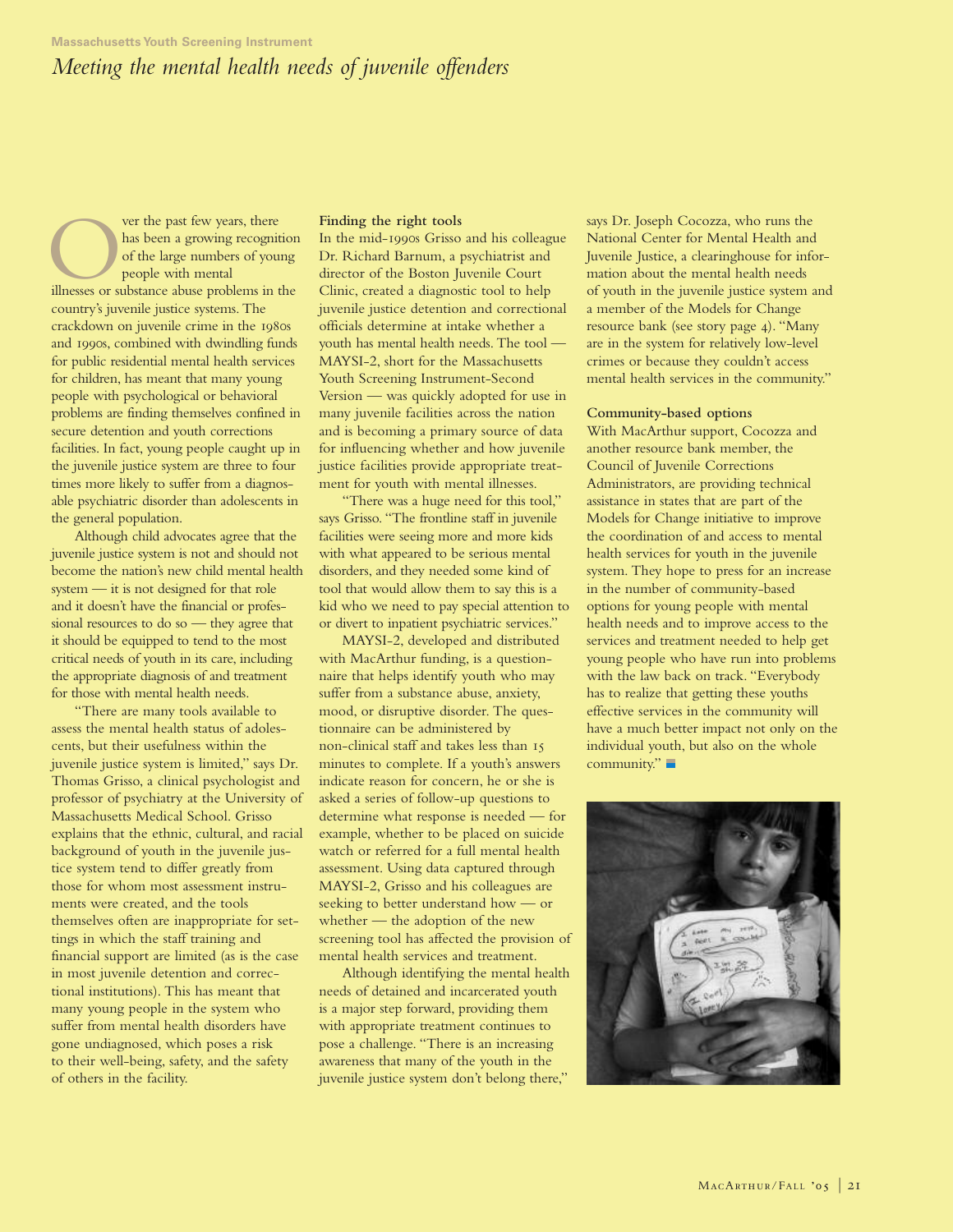#### **National**

**MacArthur** Foundation Juvenile Justice

American Bar Association Juvenile Justice Center, *Washington, DC* \$549,130 to disseminate and implement a training curriculum on adolescent development and juvenile justice for juvenile court personnel, including efforts in targeted states.

Coalition for Juvenile Justice, *Washington, DC* \$400,000 to sponsor the National Network of State Juvenile Justice Collaborations and promote a Nationwide Partnership for State Juvenile Justice Reform.

COUNCIL OF JUVENILE CORRECTIONAL Administrators, *Braintree, MA* \$375,000 in support of organizational development activities and for work for juvenile justice reform in targeted states.

Justice Policy Institute, *Washington, DC* \$300,000 in support of policy advocacy and communications planning to promote juvenile justice reform in targeted states.

NATIONAL COUNCIL OF JUVENILE AND FAMILY Court Judges, *Reno, NV* \$1,250,000 for the National Center for Juvenile

Justice, in support of juvenile justice system reform in targeted states.

National Juvenile Defender Center, *Washington, DC*

\$275,870 to disseminate and implement a training curriculum on adolescent development and juvenile justice for juvenile court personnel, including efforts in targeted states.

#### Policy Research, *Delmar, NY*

\$1,200,000 in support of the National Center for Mental Health and Juvenile Justice and for efforts to improve policy and practice in the Foundation's targeted states.

#### Temple University

Department of Psychology, *Philadelphia, PA* Five grants totaling more than \$11 million in support of the Research Network on Adolescent Development and Juvenile Justice.

UNIVERSITY OF MASSACHUSETTS Department of Psychiatry, *Worchester, MA* \$671,000 in support of the National Youth Screening Assistance Project.

YOUTH LAW CENTER, *Washington*, DC \$975,000 in support of the Building Blocks for Youth initiative's activities to reduce racial disparities, including work in targeted states.

#### **Illinois**

Chicago Area Project, *Chicago, IL* \$250,000 to develop and pilot a model demonstration project to provide community-based alternative sanctions for youth in contact with the juvenile justice system.

Community Panels for Youth, *Chicago, IL* \$375,000 to expand the diversion program for juvenile offenders, and to position the program as a community-based juvenile justice model.

Juvenile Justice Initiative, Evanston, IL \$375,000 in support of efforts to improve the juvenile justice system of Illinois.

LOYOLA UNIVERSITY OF CHICAGO Child and Family Law Center, *Chicago, IL* \$300,000 in support of activities to develop and implement the work plan to improve the juvenile justice system in Illinois.

Northwestern University School of Law, *Chicago, IL*

Four grants totaling \$2,335,000 in support of the Cook County Juvenile Court Clinic and its evaluation. Northwestern University

CHILDREN AND FAMILY JUSTICE CENTER, *Chicago, IL* Two grants totaling \$1.76 million in support of general operations.

Tides Center Girl Talk, *Chicago, IL* \$225,000 in support of Girl Talk, to expand programming, education, and advocacy on behalf of girls and young women involved in the juvenile justice system.

#### **Pennsylvania**

Council of Juvenile Correctional Administrators, *Braintree, MA* \$450,000 in support of project management in three pilot counties in Pennsylvania to deliver mental health services to youth involved in the juvenile justice system.

Defender Association of Philadelphia Northeast Juvenile Defender Center, *Philadelphia, PA*

\$105,000 in support of training and technical assistance on effective representation and aftercare advocacy in Pennsylvania.

Education Law Center, *Philadelphia, PA* \$150,000 to provide training and technical assistance on aftercare to juvenile probation officers in Pennsylvania.

Juvenile Court Judges' Commission, *Harrisburg, PA* \$276,000 to provide technical assistance and

training to judges and probation officers in model aftercare approaches.

Juvenile Law Center, P*hiladelphia, PA* \$625,000 in support of activities as the lead entity coordinating efforts to improve the juvenile justice system in Pennsylvania.

Juvenile Law Center, *Philadelphia, PA* \$270,000 in support of technical assistance to three pilot counties in Pennsylvania to plan and implement comprehensive model approaches to aftercare.

Mental Health Association of Pennsylvania PENNSYLVANIA COLLABORATIVE FOR YOUTH. *Harrisburg, PA* \$105,000 in support of the Pennsylvania Collaboration for Youth.

Pennsylvania Department of Public Welfare, *Harrisburg, PA* \$125,000 to develop accredited professional certificate programs for state employees in juvenile justice facilities.

PHILADELPHIA DEPARTMENT OF HUMAN Services, *Philadelphia, PA* \$240,000 in support of the Reintegration Reform Initiative.

Philadelphia Family Court, *Philadelphia, PA* \$120,000 in support of the development and implementation of improved aftercare services and supervision.

Youth Law Center, *Washington, DC* \$240,000 to provide technical assistance to Pennsylvania counties to become models for the collection and use of disproportionate minority contact data and information to change practices that contribute to the over-representation of minority youth in the juvenile justice system and in disparities in their treatment.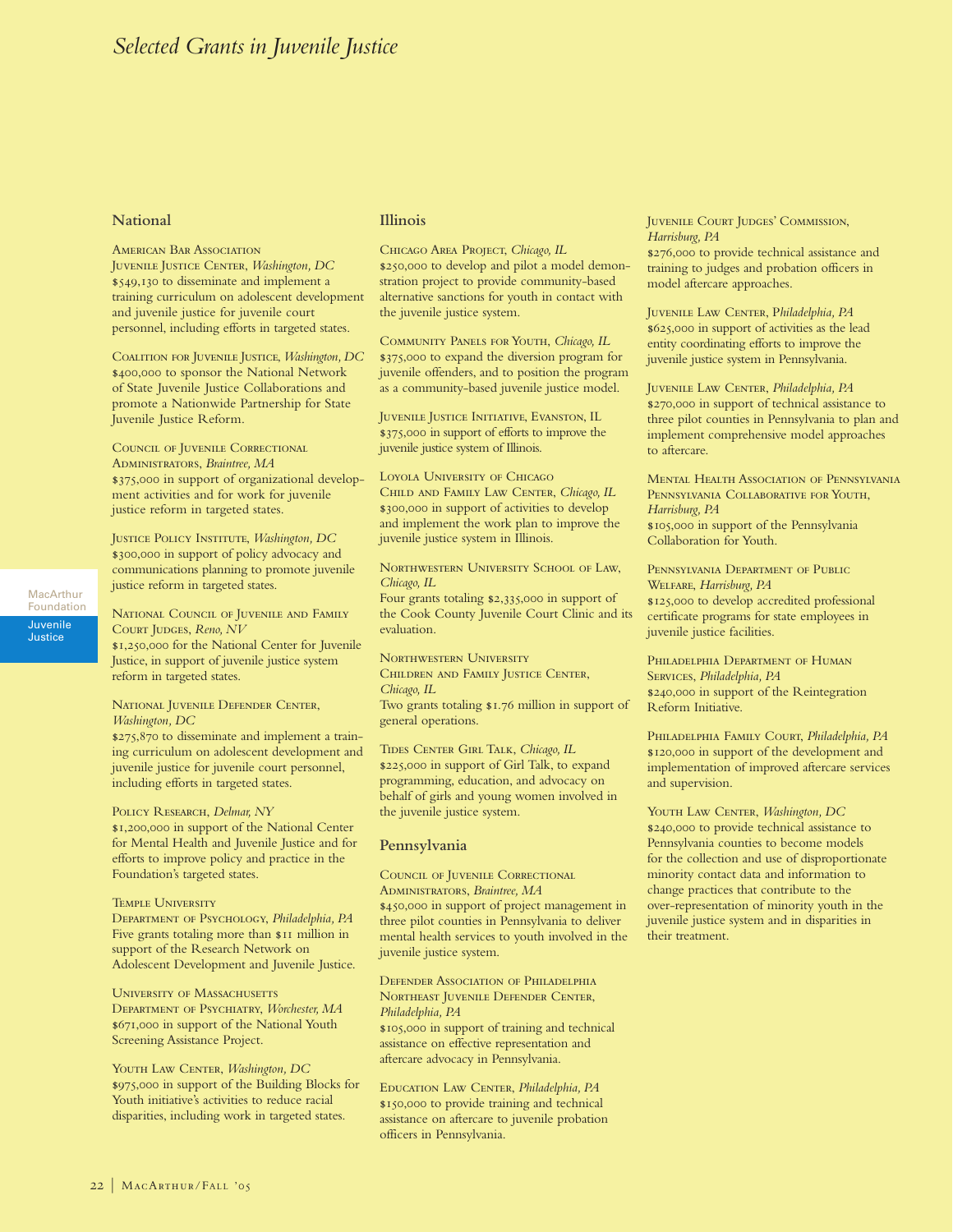## *The National Resource Bank Vice President's Message*

The Models for Change initia-<br>tive makes grants to national<br>organizations that together<br>constitute a national resource<br>bank — a treasury of knowledge and tive makes grants to national organizations that together constitute a national resource tools, training and technical assistance, advocacy and public education strategies — that those working on juvenile justice system reform at the state and local levels can draw upon. Current initiative grantees, which include some of the leading experts and practitioners in the field, are listed below, grouped by their areas of substantive expertise.

#### **Corrections and Probation**

*Council of Juvenile Correctional Administrators* www.cjca.net/sitecode/cjca\_home.html

*Child Welfare League of America* www.cwla.org

*Youth Law Center* www.ylc.org

**Systems Integration** *Child Welfare League of America* www.cwla.org

*Council of Juvenile Correctional Administrators* www.cjca.net/sitecode/cjca\_home.html

*Juvenile Law Center* www.jlc.org

**Mental Health** *National Mental Health Association* www.nmha.org

*National Center for Mental Health and Juvenile Justice* www.ncmhjj.com

*The University of Massachusetts Law and Psychiatry Program (The National Youth Screening Assistance Project)* www.umassmed.edu/nysap

**Child and Adolescent Development** *Research Network on Adolescent Development and Juvenile Justice* www.mac-adoldev-juvjustice.org

**Training and Professional Development** *National Juvenile Defender Center* www.njdc.info

**Community Organizing and Advocacy**

*Juvenile Law Center* www.jlc.org

*National Council of La Raza* www.nclr.org

*National Mental Health Association* www.nmha.org

*Youth Law Center* www.ylc.org

**Policy Analysis** *Juvenile Law Center* www.jlc.org

*Youth Law Center* www.ylc.org

**Communications** *Coalition for Juvenile Justice* www.juvjustice.org

J*ustice Policy Institute* www.justicepolicy.org

**Research, Statistics, and Technical Assistance** *National Center for Juvenile Justice* www.ncjj.org

espite deep and troubling flaws,<br>the nation's juvenile justice sys-<br>tems offer opportunities to make<br>real difference in the lives of<br>young people, especially those of color and the nation's juvenile justice systems offer opportunities to make a real difference in the lives of from disadvantaged communities who come into contact with the law.

Since the Foundation began work in this field a decade ago, we have seen courts, communities, and individuals struggling to do the right thing — and we have seen that change is possible.At the same time, we have learned that no single solution will fit every system; each state has a distinctive social, cultural, historical, and political context that must serve as its starting point for reform.

In the years ahead, we will encourage more states to place a high priority on juvenile justice reform — to give their systems the scrutiny and resources they need, and to demand of them justice, fairness, and accountability.To succeed, they will need to look beyond the courts and focus attention on all child- and family-serving institutions: ensuring that school systems do the job of educating children; that child welfare systems ensure their safety and security; and that health care systems keep children and their families well.

The Foundation will continue to work through multiple strategies — supporting research, policy, and practical interventions to help the juvenile justice system reclaim its founding principles: the recognition that children and adolescents are different from adults, that they have individual abilities and needs, and that, with rehabilitation and treatment and community and family support — they have the potential to be successful members of their communities.

Julia Stasch *Vice President Program on Human and Community Development*

**Program on Human and Community Development** At the direction of Julia Stasch, Laurie Garduque and Craig Wacker work on Juvenile Justice initiatives. For more information, please call  $(312)$  726-8000 or e-mail 4answers@macfound.org.